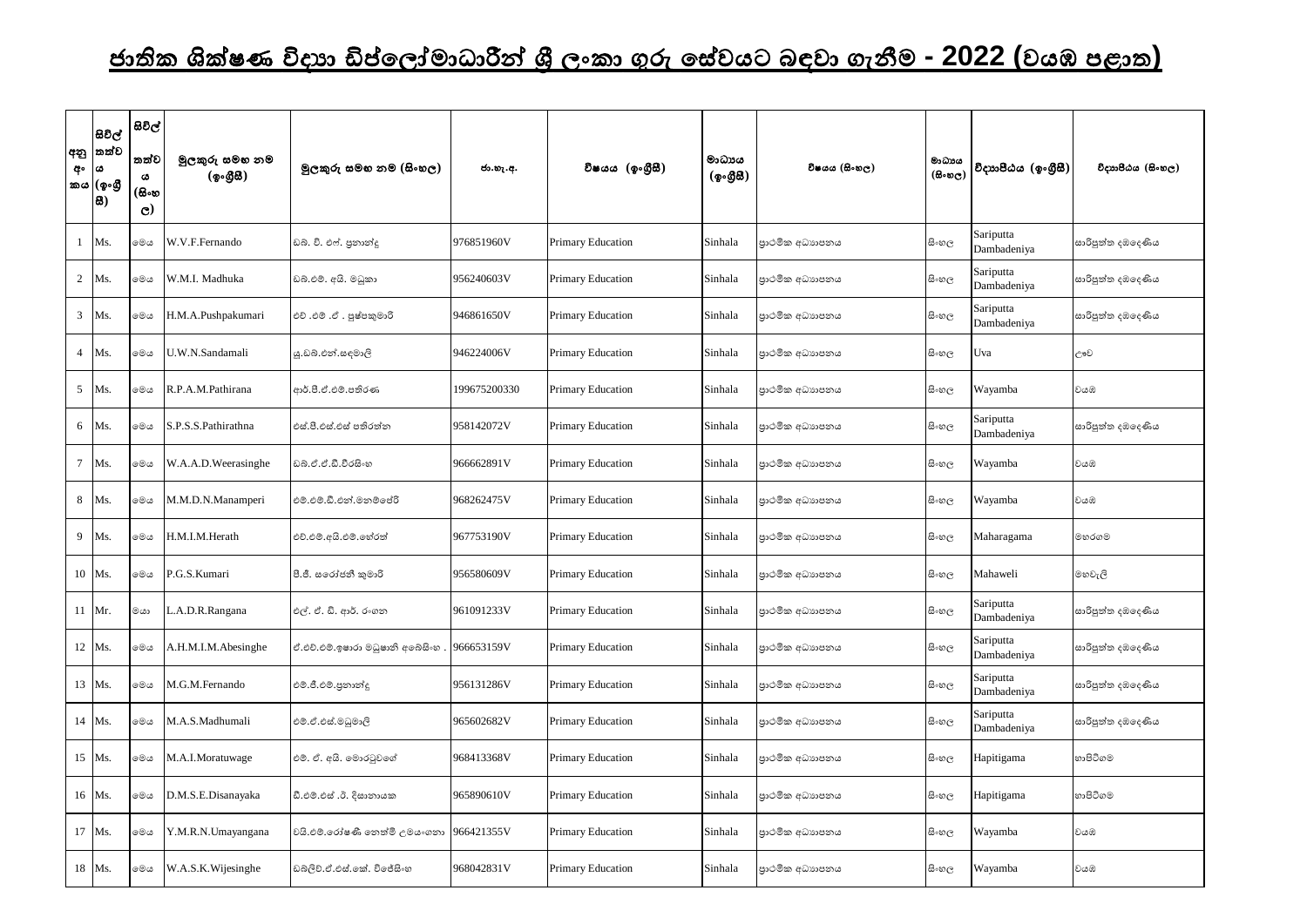| අං | සිවිල්<br> අනු  තත්ව<br>ه ا<br>කය (ඉංගී<br> සි) | සිවිල්<br>තත්ව<br>ය<br>(සිංහ<br>$\mathbf{C}$ | මුලකුරු සමහ නම<br>(ඉංගුිසි) | මූලකුරු සමහ නම (සිංහල)                  | ජා.හැ.අ.     | විෂයය (ඉංගීසී)           | මාධායය<br>(ඉංගීසි) | විෂයය (සිංහල)   | මාධාය<br>$(B \circ \mathfrak{v}_C)$ | විදාහපීඨය (ඉංගුීසී) | විදාහපීඨය (සිංහල) |
|----|-------------------------------------------------|----------------------------------------------|-----------------------------|-----------------------------------------|--------------|--------------------------|--------------------|-----------------|-------------------------------------|---------------------|-------------------|
|    | 19 Ms.                                          | මෙය                                          | R.M.J.R.Rathnayaka          | ආර් .එම් .ජී .ආර්.රත්නායක               | 957550843V   | <b>Primary Education</b> | Sinhala            | පාථමික අධාහපනය  | සි∘හල                               | Wayamba             | වයඹ               |
|    | 20 Ms.                                          | මෙය                                          | G.H.D.P.Wijeseekara         | ජී.එච්.දිනිති පියුමිකා විජේසේකර         | 968121057V   | <b>Primary Education</b> | Sinhala            | පාථමික අධාහපනය  | සිංහල                               | Wayamba             | වයඹ               |
|    | 21 Ms.                                          | මෙය                                          | W.M.C.D.Wanninayaka         | ඩබලිව්. එම්. සී. ඩී. වන්නිනායක          | 965203036V   | <b>Primary Education</b> | Sinhala            | පාථමික අධාහපනය  | සිංහල                               | Wayamba             | වයඹ               |
|    | 22 Ms.                                          | මෙය                                          | W.P.D.Y.S. Wijesingha       | ඩබ්.පී.වයි.එස්.විජේසිංහ                 | 968000349V   | <b>Primary Education</b> | Sinhala            | පාථමික අධාහපනය  | සි∘හල                               | Maharagama          | මහරගම             |
|    | 23 Ms.                                          | මෙය                                          | M.P.S.H.Marasinghe          | එම්.පී.එස්.එච්.මාරසිංහ                  | 948082365V   | <b>Primary Education</b> | Sinhala            | පාථමික අධාහපනය  | සි∘හල                               | Maharagama          | මහරගම             |
|    | 24 Ms.                                          | මෙය                                          | W.R.A.Madhurasingha         | ඩබ්.ආර්.ඒ.මධුරසිංහ                      | 967580295V   | Primary Education        | Sinhala            | පාථමික අධාහපනය  | සි∘හල                               | Maharagama          | මහරගම             |
|    | 25 Ms.                                          | මෙය                                          | I.G.T.P.Wijerathna          | අයි . ජී. ටී. පී. විජේරත්න              | 975300951V   | <b>Primary Education</b> | Sinhala            | පාථමික අධාහපනය  | සි∘හල                               | Maharagama          | මහරගම             |
|    | 26 Ms.                                          | මෙය                                          | A.M.S.B.Alahakoon           | ඒ.එම්.සජිනි හාගාහ අලහකෝන්.              | 947671820V   | <b>Primary Education</b> | Sinhala            | පාථමික අධාහපනය  | සිංහල                               | Mahaweli            | මහවැලි            |
|    | 27 Ms.                                          | මෙය                                          | W.M.D.Dilhani               | ඩබ්.එම්.ධනුෂ්කා දිල්හානි                | 947130803V   | Primary Education        | Sinhala            | පාථමික අධාහපනය  | සි∘හල                               | Mahaweli            | මහවැලි            |
|    | 28 Ms.                                          | මෙය                                          | H.N.D.S.D.Nanayakkara       | එච්.එන්.ඩී.එස්.ඩී.නානායක්කාර            | 956611067V   | <b>Primary Education</b> | Sinhala            | පාථමික අධාහපනය  | සි∘හල                               | Mahaweli            | මහවැලි            |
|    | 29 Ms.                                          | මෙය                                          | S.M.Weerakoon               | ඩබ්ලිව්.එම්. සුමුදු මධුවන්ති<br>වීරකෝන් | 967880019V   | Primary Education        | Sinhala            | පාථමික අධාහපනය  | සි∘හල                               | Mahaweli            | මහවැලි            |
|    | 30 Ms.                                          | මෙය                                          | P.A.N.S.A.Fernando          | පී.ඒ.එන්.එස්.ඒ පුනාන්දු                 | 936970613V   | <b>Primary Education</b> | Sinhala            | පුාථමික අධාහපනය | සිංහල                               | Hapitigama          | හාපිටිගම          |
|    | 31 Ms.                                          | මෙය                                          | J.A.S.Lakrani               | ජේ.ඒ.එස්.ලක්රාණි                        | 199557702300 | Primary Education        | Sinhala            | පාථමික අධාහපනය  | සි∘හල                               | Hapitigama          | හාපිටිගම          |
|    | 32 Ms.                                          | මෙය                                          | H.M.C.S.S.Herath            | එච්.එම්.සී.එස්.එස්.හේරත්                | 968163485V   | Primary Education        | Sinhala            | පාථමික අධාහපනය  | සි∘හල                               | Hapitigama          | හාපිටිගම          |
|    | 33 Ms.                                          | මෙය                                          | D.M.D.Vidusari              | $D.M.D.\delta$ දූසරී                    | 199669901542 | Primary Education        | Sinhala            | පාථමික අධාහපනය  | සි∘හල                               | Hapitigama          | හාපිටිගම          |
|    | 34 Ms.                                          | මෙය                                          | J.P.D.D.P.K.Gunarathna      | ජේ.පී.ඩී.ඩී.පී කේ ගුණරත්ත               | 965822046V   | Primary Education        | Sinhala            | පාථමික අධාහපනය  | සි∘හල                               | Hapitigama          | හාපිටිගම          |
|    | 35 Ms.                                          | මෙය                                          | H.M.K.Gayanthika            | එච්.එම්.කේ ගයන්තිකා                     | 965441263V   | <b>Primary Education</b> | Sinhala            | පාථමික අධාහපනය  | සිංහල                               | Hapitigama          | හාපිටිගම          |
|    | 36 Ms.                                          | මෙය                                          | K.A.N.Sakunthala            | කේ. ඒ. නිල්මි සකුන්තලා                  | 957153348V   | Primary Education        | Sinhala            | පාථමික අධාහපනය  | සි∘හල                               | Hapitigama          | හාපිටිගම          |
|    | 37 Ms.                                          | මෙය                                          | M.A.P.Kanchana              | එම්.ඒ.පී.කාංචනා                         | 947471848V   | Primary Education        | Sinhala            | පාථමික අධාහපනය  | සි∘හල                               | Hapitigama          | හාපිටිගම          |
|    | 38 Ms.                                          | මෙය                                          | J.A.T.S.Jayasinha           | ලේ.ඒ.තිළිණි සමූදා ජයසිංහ                | 965443207V   | <b>Primary Education</b> | Sinhala            | පුාථමික අධාහපනය | සි∘හල                               | Wayamba             | වයඹ               |
|    | 39 Ms.                                          | මෙය                                          | W.T.M.A.Madhushyani         | ඩබ්.ටී.එම්.ඒ.මධුෂාහනි                   | 965382607V   | Primary Education        | Sinhala            | පාථමික අධාහපනය  | සිංහල                               | Wayamba             | වයඹ               |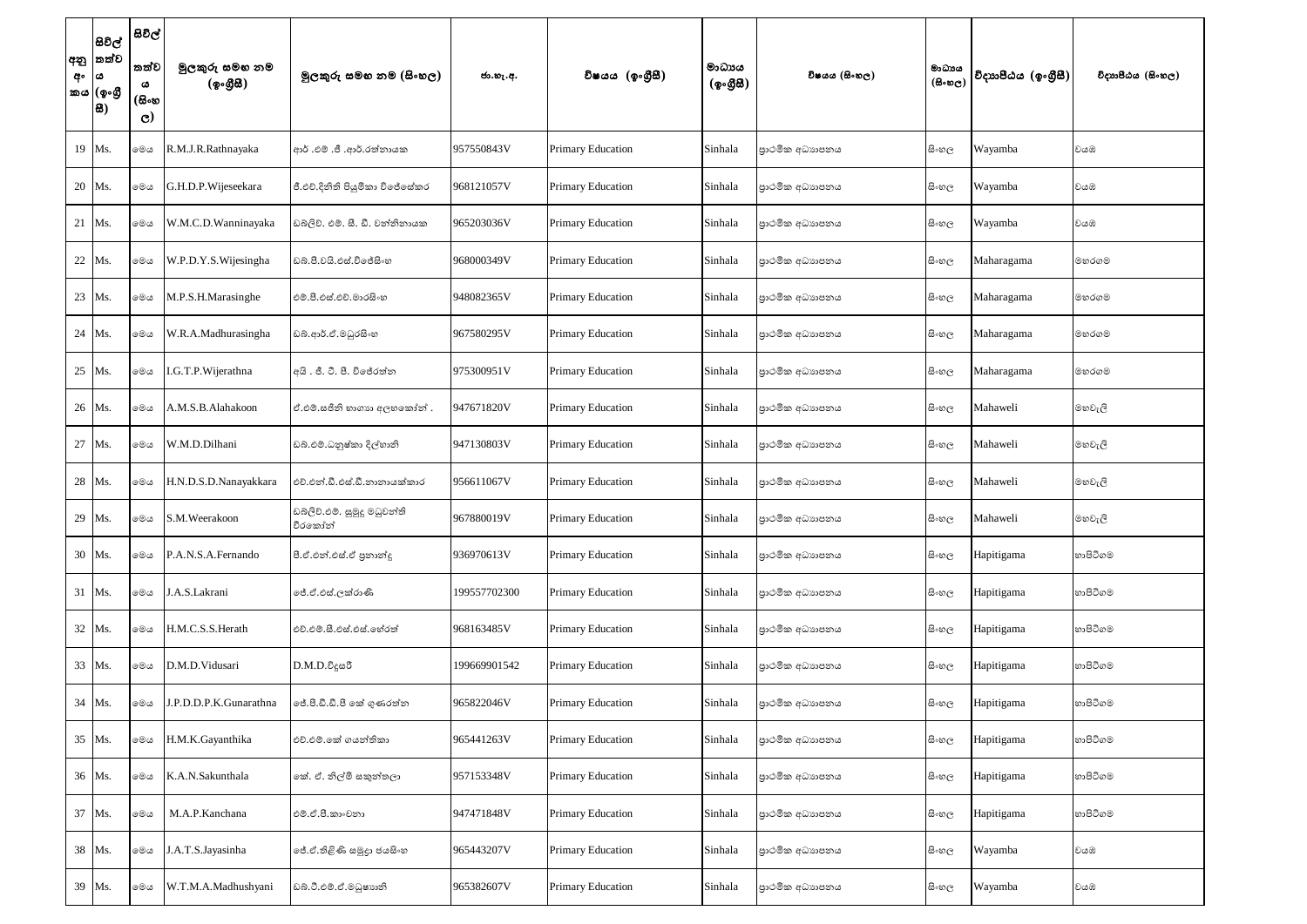| අං | සිවිල්<br> අනු  තත්ව<br> ය<br>'කය (ඉංගී<br> සි) | සිවිල්<br>තත්ව<br>ය<br>(සිංහ<br>$\mathbf{C}$ | මුලකුරු සමහ නම<br>(ඉංගුිසි) | මූලකුරු සමහ නම (සිංහල)        | ජා.හැ.අ.     | විෂයය (ඉංගීසී)           | මාධායය<br>(ඉංගීසී) | විෂයය (සිංහල)  | මාධාය<br>$(B \circ \mathfrak{v}_C)$ | විදාහපීඨය (ඉංගීසී)       | විදාහපීඨය (සිංහල) |
|----|-------------------------------------------------|----------------------------------------------|-----------------------------|-------------------------------|--------------|--------------------------|--------------------|----------------|-------------------------------------|--------------------------|-------------------|
|    | 40 Ms.                                          | මෙය                                          | H.A.S.Madhushika            | එම්.ඒ.එස් මධුෂිකා             | 967361780V   | <b>Primary Education</b> | Sinhala            | පාථමික අධාහපනය | සි∘හල                               | Wayamba                  | වයඹ               |
|    | 41 Ms.                                          | මෙය                                          | P.A.U.A.Premadasa           | පී.ඒ.ශූ.ඒ.සෝමදාස              | 967920207V   | <b>Primary Education</b> | Sinhala            | පාථමික අධාහපනය | සිංහල                               | Wayamba                  | වයඹ               |
|    | 42 Ms.                                          | මෙය                                          | K.M.S.M.Bandara             | කේ.එම්.එස්.එම්. බණ්ඩාර        | 957122167V   | <b>Primary Education</b> | Sinhala            | පාථමික අධාහපනය | සිංහල                               | Wayamba                  | වයඹ               |
|    | 43 Ms.                                          | මෙය                                          | M.P.A.D.Ranasingha          | එම්.පී. අයේෂා දිල්හානි රණසිංහ | 955333160V   | <b>Primary Education</b> | Sinhala            | පාථමික අධාහපනය | සි∘හල                               | Wayamba                  | වයඹ               |
|    | 44 Ms.                                          | මෙය                                          | R.M.T.J.Rathnayaka          | ආර්.එම්.ටී.ජේ.රත්තායක         | 967633500V   | <b>Primary Education</b> | Sinhala            | පාථමික අධාහපනය | සිංහල                               | Wayamba                  | වයඹ               |
|    | 45 Ms.                                          | මෙය                                          | K.D.S.Dilrangi              | කේ.ඩී.එස් දිල්රංගි            | 965871357V   | Primary Education        | Sinhala            | පාථමික අධාහපනය | සි∘හල                               | Wayamba                  | වයඹ               |
|    | 46 Ms.                                          | මෙය                                          | T.P.H.R.Dassanayaka         | ටී. පී. එච්. ආර්. දසනායක      | 957761704V   | <b>Primary Education</b> | Sinhala            | පාථමික අධාහපනය | සි∘හල                               | Wayamba                  | වයඹ               |
|    | 47 Ms.                                          | මෙය                                          | P.P.U.Jayakodi              | පී.පී.යූ.ජයකොඩි               | 199585103496 | <b>Primary Education</b> | Sinhala            | පාථමික අධාහපනය | සි∘හල                               | Wayamba                  | වයඹ               |
|    | 48 Ms.                                          | මෙය                                          | W.A.K.H.Jayarathna          | ඩබ්.ඒ.කේ.එච්. ජයරත්න          | 199660001410 | <b>Primary Education</b> | Sinhala            | පාථමික අධාහපනය | සි∘හල                               | Wayamba                  | වයඹ               |
|    | 49 Ms.                                          | මෙය                                          | P.D.B.Madubhashini          | පී.ඩී.බී.මධුහාෂිණි            | 966642777V   | <b>Primary Education</b> | Sinhala            | පාථමික අධාහපනය | සි∘හල                               | Maharagama               | මහරගම             |
|    | 50 Ms.                                          | මෙය                                          | D.K.S.Dilrukshi             | ේ.ඒ.එස්.දිල්රුක්ෂි            | 966691328V   | <b>Primary Education</b> | Sinhala            | පාථමික අධාහපනය | සි∘හල                               | Sariputta<br>Dambadeniya | සාරිපුත්ත දඹදෙණිය |
|    | 51 Mr.                                          | $\infty$                                     | G.M.T.V.Gampaha             | ජී. එම්. ටී. වී. ගම්පහ        | 961431409V   | <b>Primary Education</b> | Sinhala            | පාථමික අධාහපනය | සි∘හල                               | Sariputta<br>Dambadeniya | සාරිපුත්ත දඹදෙණිය |
|    | 52 Ms.                                          | මෙය                                          | D.D.D.C.T.D.Silva           | ඩී.ඩී.ඩී.සී.ටී.ඩී.සිල්වා      | 965512454V   | <b>Primary Education</b> | Sinhala            | පාථමික අධාහපනය | සි∘හල                               | Hapitigama               | හාපිටිගම          |
|    | 53 Ms.                                          | මෙය                                          | G.A.N.S.Kumari              | ජී.ඒ.එන්.එස්.කුමාරි.          | 955253582V   | <b>Primary Education</b> | Sinhala            | පාථමික අධාහපනය | සි∘හල                               | Hapitigama               | හාපිටිගම          |
|    | 54 Ms.                                          | මෙය                                          | W.W.J.M.Fernando            | ඩබ්.ඩබ්.ජේ.එම්.පුනාන්දූ       | 967881201V   | <b>Primary Education</b> | Sinhala            | පාථමික අධාහපනය | සිංහල                               | Hapitigama               | හාපිටිගම          |
|    | 55 Ms.                                          | මෙය                                          | W.I.D. Fernando             | ඩබ. අයි. ඩී. පුනාන්දු         | 968442317V   | <b>Primary Education</b> | Sinhala            | පාථමික අධාහපනය | සිංහල                               | Hapitigama               | හාපිටිගම          |
|    | 56 Ms.                                          | මෙය                                          | M.A.M.M.Athukorala          | එම්.ඒ.එම්.එම්.අතුකෝරල         | 965780521V   | <b>Primary Education</b> | Sinhala            | පාථමික අධාහපනය | සිංහල                               | Hapitigama               | හාපිටිගම          |
| 57 | Ms.                                             | මෙය                                          | C.A.H.M.M.N.K.Herath        | සී.ඒ.එච්.එම්.එම්.එන්.කේ.හේරත් | 955821173V   | <b>Primary Education</b> | Sinhala            | පාථමික අධාහපනය | සි∘හල                               | Wayamba                  | වයඹ               |
|    | 58 Ms.                                          | මෙය                                          | A.P.D.I.Nuwanthi            | ඒ.පී.ඩී.අයි.නුවන්ති           | 955833503V   | Primary Education        | Sinhala            | පාථමික අධාහපනය | සි∘හල                               | Wayamba                  | වයඹ               |
|    | 59 Ms.                                          | මෙය                                          | D.K.Hettiarachchi           | ඩී.කේ.හෙට්ටිආරච්චි            | 199564403369 | <b>Primary Education</b> | Sinhala            | පාථමික අධාහපනය | සි∘හල                               | Wayamba                  | වයඹ               |
|    | 60 Ms.                                          | මෙය                                          | W.M.T.S.Weerakoon           | ඩබ්ලිව්.එම්.ටී.එස්.වීරකෝන්    | 965462910V   | Primary Education        | Sinhala            | පාථමික අධාහපනය | සිංහල                               | Wayamba                  | වයඹ               |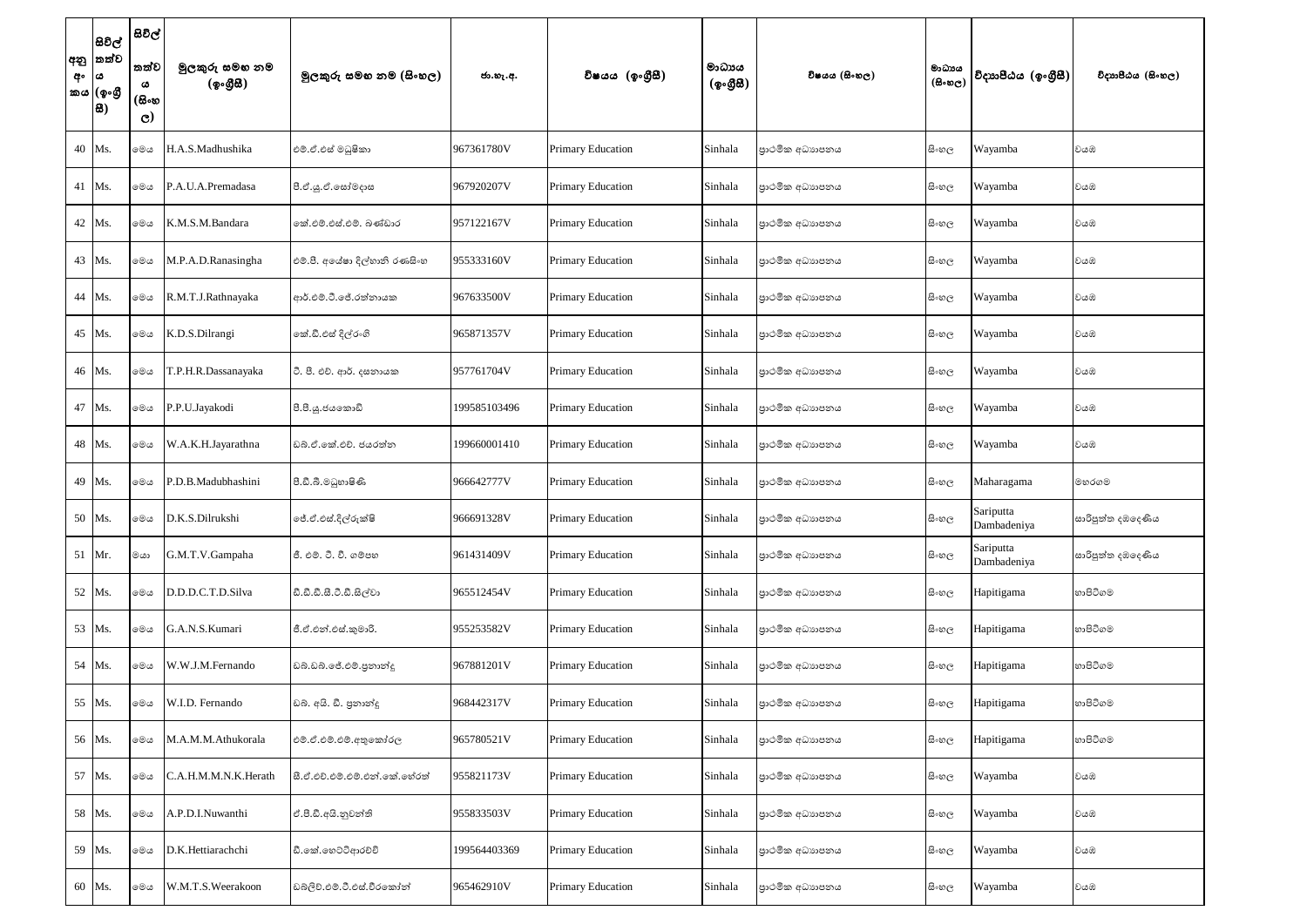| සිවිල්<br> අනු  තත්ව<br>අං  ය<br>'කය (ඉංගී<br> සි) | සිවිල්<br>තත්ව<br>ය<br>(සිංහ<br>$\mathbf{C}$ | මුලකුරු සමහ නම<br>(ඉංගුිසි) | මූලකුරු සමහ නම (සිංහල)                                | ජා.හැ.අ.     | විෂයය (ඉංගීසී)           | මාධායය<br>(ඉංගුිසි) | විෂයය (සිංහල)  | මාධාය<br>$(B \circ \mathfrak{v}_C)$ | විදාහපීඨය $(\phi_0, \mathcal{B}\mathcal{B})$ | විදාහපීඨය (සිංහල) |
|----------------------------------------------------|----------------------------------------------|-----------------------------|-------------------------------------------------------|--------------|--------------------------|---------------------|----------------|-------------------------------------|----------------------------------------------|-------------------|
| 61 Mr.                                             | මයා                                          | L.P.D.C.U.Liyanage          | එල්.පි.ඩි.සි.යු.ලියනගේ                                | 962491030V   | <b>Primary Education</b> | Sinhala             | පාථමික අධාහපනය | සි∘හල                               | Wayamba                                      | වයඹ               |
| 62 Mr.                                             | මයා                                          | R.P.V.M.Jayalath            | ආර්.පී.වී.එම්.ජයලත්                                   | 951840920V   | <b>Primary Education</b> | Sinhala             | පාථමික අධාහපනය | සි∘හල                               | Wayamba                                      | වයඹ               |
| 63 Ms.                                             | මෙය                                          | A.P.T.D.Perera              | ඒ.පී.ටී.ඩී.පෙරේරා                                     | 968061984V   | <b>Primary Education</b> | Sinhala             | පාථමික අධාහපනය | සි∘හල                               | Wayamba                                      | වයඹ               |
| 64 Ms.                                             | මෙය                                          | H.M.P.Kaushalya             | එච්.එම්.පි.කෞශලාභ                                     | 946020478V   | <b>Primary Education</b> | Sinhala             | පාථමික අධාහපනය | සි∘හල                               | Wayamba                                      | වයඹ               |
| 65 Ms.                                             | මෙය                                          | H.J.T.W.Thilakarathna       | එච්.ජී.ටී.ඩබ්ලිව් තිලකරත්ත                            | 199669310074 | <b>Primary Education</b> | Sinhala             | පාථමික අධාහපනය | සි∘හල                               | Wayamba                                      | වයඹ               |
| 66 Ms.                                             | මෙය                                          | A.M.S.D.Abesinghe           | ඒ.එම්.එස්.ඩී.අබේසිංහ                                  | 965053085V   | <b>Primary Education</b> | Sinhala             | පාථමික අධාහපනය | සි∘හල                               | Wayamba                                      | වයඹ               |
| 67 Ms.                                             | මෙය                                          | H.M.C.M.Herath              | එච්.එම්.චමුදි සඳමිණි හේරත්                            | 967913049V   | <b>Primary Education</b> | Sinhala             | පාථමික අධාහපනය | සි∘හල                               | Wayamba                                      | වයඹ               |
| 68 Ms.                                             | මෙය                                          | K.A.C.J.Kaluarachchi        | කේ.ඒ.සි.ජේ. කළුආරච්චි                                 | 947650947V   | <b>Primary Education</b> | Sinhala             | පාථමික අධාහපනය | සි∘හල                               | Wayamba                                      | වයඹ               |
| 69 Ms.                                             | මෙය                                          | B.M.S.Upendrika             | බී.එම්.සදූනි උපේන්දිකා                                | 965881107V   | <b>Primary Education</b> | Sinhala             | පාථමික අධාහපනය | සි∘හල                               | Hapitigama                                   | හාපිටිගම          |
| 70 Ms.                                             | මෙය                                          | C.M.S.I.S.Jayamaha          | සී. එම්. එස්. අයි. සත්සරණි ජයමහ                       | 966051612V   | <b>Primary Education</b> | Sinhala             | පාථමික අධාහපනය | සි∘හල                               | Hapitigama                                   | හාපිටිගම          |
| 71 Ms.                                             | මෙය                                          | K.W.S.T.Karunarathna        | කේ.ඩබ්ලිව්.එස්.ටී.කරුණාරත්න                           | 967603635V   | Primary Education        | Sinhala             | පාථමික අධාහපනය | සි∘හල                               | Hapitigama                                   | හාපිටිගම          |
| 72 Ms.                                             | මෙය                                          | R.M.J.N.Karunarathna        | ආර්. එම්. ජනිතා නිශාමනී<br>කරුණාරත්න                  | 955843355V   | Primary Education        | Sinhala             | පාථමික අධාහපනය | සි∘හල                               | Hapitigama                                   | හාපිටිගම          |
| 73 Ms.                                             | මෙය                                          | G.H.S.D.T.Silva             | ජී.එච්.එස්.ඩී.ටී.සිල්වා                               | 967143316V   | Primary Education        | Sinhala             | පාථමික අධාහපනය | සි∘හල                               | Hapitigama                                   | හාපිටිගම          |
| 74 Ms.                                             | මෙය                                          | A.M.D.Sulochani             | ඒ.එම්.දූලංජා සුලෝචනී                                  | 947783068V   | Primary Education        | Sinhala             | පාථමික අධාහපනය | සි∘හල                               | Hapitigama                                   | හාපිටිගම          |
| 75 Ms.                                             | මෙය                                          | M.H.P.T.Hemachandra         | එම්.එච්.පී.ටී.හේමචන්දු                                | 968191454V   | Primary Education        | Sinhala             | පාථමික අධාහපනය | සිංහල                               | Hapitigama                                   | හාපිටිගම          |
| 76 Ms.                                             | මෙය                                          | H.B.G.P.S.Dinithi           | එච් .බී .ජී .පි.එස් .දිනිති                           | 946041157V   | Primary Education        | Sinhala             | පාථමික අධාහපනය | සි∘හල                               | Pasdunrata                                   | පස්දුන්රට         |
| 77 Ms.                                             | මෙය                                          |                             | B.S.M.N.M.Bandaranayaka බී.එස්.එම්.එන්.එම්.බණ්ඩාරතායක | 955991583V   | Primary Education        | Sinhala             | පාථමික අධාහපනය | සි∘හල                               | Wayamba                                      | වයඹ               |
| 78 Ms.                                             | මෙය                                          | J.A.H.U.Jayasinghe          | ලජ්.ඒ.එච්.ශූ.ජයසිංහ                                   | 958450940V   | Primary Education        | Sinhala             | පාථමික අධාහපනය | සි∘හල                               | Wayamba                                      | වයඹ               |
| 79 Ms.                                             | මෙය                                          | S.M.N.Priyadarshani         | එස්.එම්.එන්.පියදර්ශනී                                 | 966181869V   | Primary Education        | Sinhala             | පාථමික අධාහපනය | සි∘හල                               | Wayamba                                      | වයඹ               |
| 80 Ms.                                             | මෙය                                          | H.M.I.S Jayawickrama        | එච්.එම්.අයි.එස්.ජයවිකුම                               | 945580534V   | Primary Education        | Sinhala             | පාථමික අධාහපනය | සි∘හල                               | Wayamba                                      | වයඹ               |
| 81 Ms.                                             | මෙය                                          | S.M.S.N.Subasinghe          | එස්.එම්.සකුත්තලා නිරෝෂණී<br>සුබසිංහ                   | 967781908V   | Primary Education        | Sinhala             | පාථමික අධාහපනය | සිංහල                               | Wayamba                                      | වයඹ               |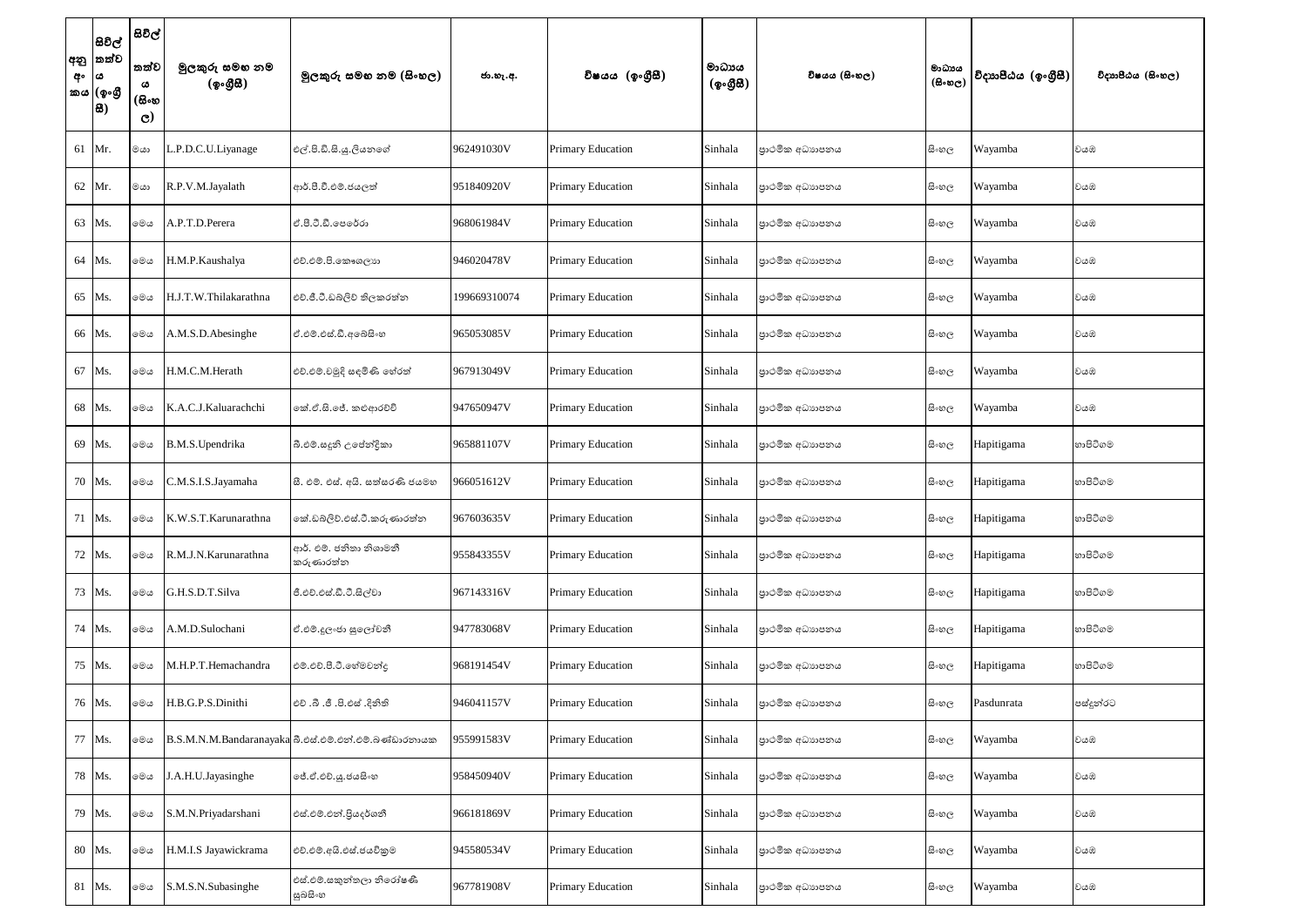| අං | සිවිල්<br> අනු  තත්ව<br>6ث  <br>කය (ඉංගී<br> සි) | සිවිල්<br>තත්ව<br>ය<br>(සිංහ<br>$\mathbf{C}$ | මුලකුරු සමහ නම<br>(ඉංගුිසි) | මූලකුරු සමහ නම (සිංහල)            | ජා.හැ.අ.   | විෂයය (ඉංගීසී)           | මාධාපය<br>(ඉංගුිසි) | විෂයය (සිංහල)   | මාධාය<br>$(B \circ \mathfrak{v}_C)$ | විදාහපීඨය $(\phi_0, \mathcal{B}\mathcal{B})$ | විදාහපීඨය (සිංහල) |
|----|--------------------------------------------------|----------------------------------------------|-----------------------------|-----------------------------------|------------|--------------------------|---------------------|-----------------|-------------------------------------|----------------------------------------------|-------------------|
|    | 82 Ms.                                           | මෙය                                          | D.P.M.N.P.Pathiraja         | ඩී.පී.එම්.එන්.පී.පතිරාජ           | 945700564V | <b>Primary Education</b> | Sinhala             | පාථමික අධාහපනය  | සිංහල                               | Maharagama                                   | මහරගම             |
|    | 83 Ms.                                           | මෙය                                          | W.M.S.K.Wicramsighe         | ඩබ්.එම්.එස්.කේ.විකුමසිංහ          | 968222872V | <b>Primary Education</b> | Sinhala             | පාථමික අධාහපනය  | සි∘හල                               | Hapitigama                                   | හාපිටිගම          |
|    | 84 Ms.                                           | මෙය                                          | U.G.M.Dilshani              | ශු.ජී.එම්. දිල්ෂානී               | 967301809V | <b>Primary Education</b> | Sinhala             | පාථමික අධාහපනය  | සිංහල                               | Hapitigama                                   | හාපිටිගම          |
|    | 85 Ms.                                           | මෙය                                          | N.S.N.Perera                | එන්.එස්.එන්.පෙරේරා                | 965530037V | Primary Education        | Sinhala             | පාථමික අධාහපනය  | සි∘හල                               | Hapitigama                                   | හාපිටිගම          |
|    | 86 Ms.                                           | මෙය                                          | R.A.D.Chamodi               | ආර්.ඒ.ඩී.චමෝදි                    | 967681016V | <b>Primary Education</b> | Sinhala             | පාථමික අධාහපනය  | සිංහල                               | Hapitigama                                   | හාපිටිගම          |
|    | 87 Ms.                                           | මෙය                                          | E.M.S.P.Ekanayaka           | ඊ.එම්.එස්.පී.ඒකනායක               | 955663020V | Primary Education        | Sinhala             | පාථමික අධාහපනය  | සි∘හල                               | Hapitigama                                   | හාපිටිගම          |
|    | 88 Ms.                                           | මෙය                                          | B.C.N.Gunasekara            | බී.සී.එන්.ගුණසේකර                 | 967583375V | Primary Education        | Sinhala             | පාථමික අධාහපනය  | සිංහල                               | Hapitigama                                   | හාපිටිගම          |
|    | 89 Ms.                                           | මෙය                                          | R.P.A.K.Chandrasiri         | ආර්.පී.ඒ.කේ.වන්දුසිරි             | 958480571V | <b>Primary Education</b> | Sinhala             | පාථමික අධාහපනය  | සිංහල                               | Hapitigama                                   | හාපිටිගම          |
|    | 90 Ms.                                           | මෙය                                          | W.A.S.Madhubhashini         | ඩබ්.ඒ.එස්.මධුහාෂිණි               | 968493612V | Primary Education        | Sinhala             | පුාථමික අධාහපනය | සි∘හල                               | Hapitigama                                   | හාපිටිගම          |
|    | 91 Ms.                                           | මෙය                                          | M.M.T.M.Senarathna          | එම්.එම්.ටී.එම්.සේනාරත්න           | 967990418V | <b>Primary Education</b> | Sinhala             | පුාථමික අධාහපනය | සිංහල                               | Sripada                                      | ශීපාද             |
|    | 92 Ms.                                           | මෙය                                          | S.L.P.Senarathne            | එස්.එල්.පී. සේනාරත්න              | 955051890V | Primary Education        | Sinhala             | පාථමික අධාහපනය  | සි∘හල                               | Pulathisipura                                | පුලතිසිපුර        |
|    | 93 Ms.                                           | මෙය                                          | A.M.A.M.Abesinghe           | ඒ.එම් .අයේශා මධූෂානි අබේසිංහ      | 947592653V | Primary Education        | Sinhala             | පාථමික අධාහපනය  | සිංහල                               | Wayamba                                      | වයඹ               |
|    | 94 Ms.                                           | මෙය                                          | M.M.N.Thilakarathna         | එම්.එම්.එන්.තිලකරත්න              | 958280106V | Primary Education        | Sinhala             | පාථමික අධාහපනය  | සිංහල                               | Wayamba                                      | වයඹ               |
|    | 95 Ms.                                           | මෙය                                          | A.W.K.I.Gunathilaka         | ඒ.ඩබ්ලිව්.කේ.අයි.ගුණතිලක          | 945800330V | Primary Education        | Sinhala             | පාථමික අධාහපනය  | සිංහල                               | Wayamba                                      | වයඹ               |
|    | 96 Ms.                                           | මෙය                                          | G.G.K.S.Jayathilaka         | ජී. ජී. කේ. එස්. ජයතිලක           | 966281510V | Primary Education        | Sinhala             | පුාථමික අධාහපනය | සිංහල                               | Wayamba                                      | වයඹ               |
|    | 97 Mr.                                           | මයා                                          | W.D.R.K.Senarathna          | එස්.එම්.රුවන්ත කේෂාන්<br>සේනාරත්න | 960421868V | Primary Education        | Sinhala             | පාථමික අධාහපනය  | සිංහල                               | Hapitigama                                   | හාපිටිගම          |
|    | 98 Ms.                                           | මෙය                                          | J.K.U.M.Ranathunga          | ේ.කේ.යූ.එම්.රණතුංග                | 968481460V | Primary Education        | Sinhala             | පාථමික අධාහපනය  | සි∘හල                               | Hapitigama                                   | හාපිටිගම          |
|    | 99 Ms.                                           | මෙය                                          | R.L.N.Sasangika             | ආර්.එල්.එන්.සසංගිකා               | 966581638V | Primary Education        | Sinhala             | පාථමික අධාහපනය  | සි∘හල                               | Hapitigama                                   | හාපිටිගම          |
|    | 100 Ms.                                          | මෙය                                          | U.V.R.Shamindaya            | ශු.වී.ආර්.ශාමින්දාහ               | 967821071V | Primary Education        | Sinhala             | පාථමික අධාහපනය  | සිංහල                               | Hapitigama                                   | හාපිටිගම          |
|    | 101 Ms.                                          | මෙය                                          | R.M.M.D.Rathnayaka          | ආර්.එම්.එම්.ඩී.රත්නායක            | 955743679V | Primary Education        | Sinhala             | පාථමික අධාහපනය  | සිංහල                               | Hapitigama                                   | හාපිටිගම          |
|    | 102 Ms.                                          | මෙය                                          | D.M.S.A.Herath              | ඩී .එම් .එස්. ඒ. හේරත්            | 967091774V | Primary Education        | Sinhala             | පාථමික අධාහපනය  | සිංහල                               | Hapitigama                                   | හාපිටිගම          |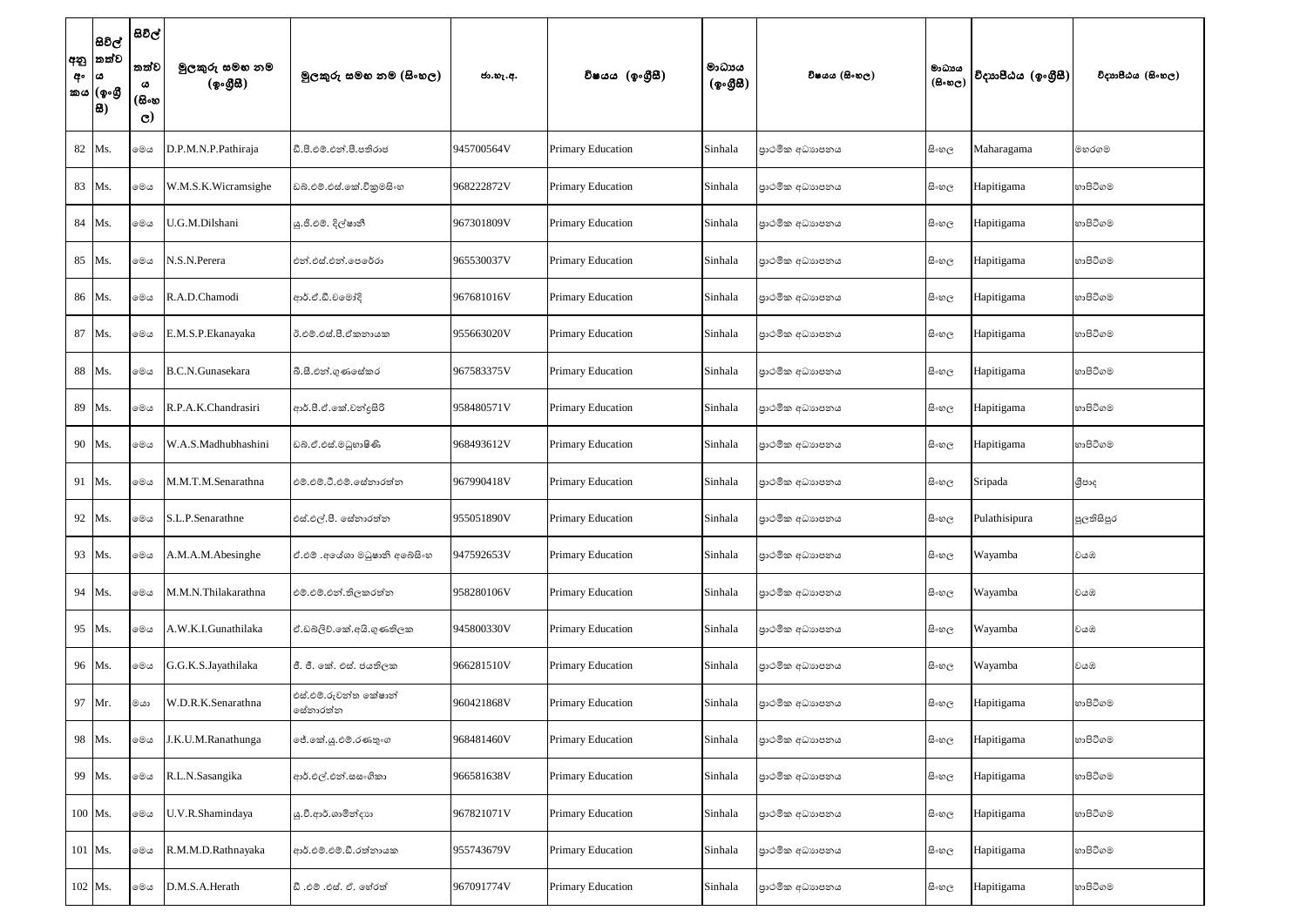| අං | සිවිල්<br> අනු  තත්ව<br> ය<br>'කය (ඉංගී<br> සි) | සිවිල්<br>තත්ව<br>ය<br>(සිංහ<br>$\mathbf{C}$ | මුලකුරු සමහ නම<br>(ඉංගුිසි) | මූලකුරු සමහ නම (සිංහල)                                    | ජා.හැ.අ.   | විෂයය (ඉංගීසී)           | මාධාපය<br>(ඉංගුිසි) | විෂයය (සිංහල)   | මාධාය<br>$(B \circ \mathfrak{v}_C)$ | විදාහපීඨය (ඉංගීසී) | විදාහපීඨය (සිංහල) |
|----|-------------------------------------------------|----------------------------------------------|-----------------------------|-----------------------------------------------------------|------------|--------------------------|---------------------|-----------------|-------------------------------------|--------------------|-------------------|
|    | 103 Ms.                                         | මෙය                                          | D.B.M.N.Weerawansha         | ඩී.බී.එම්.එන්. වීරවංශ                                     | 956583934V | Primary Education        | Sinhala             | පාථමික අධාහපනය  | සිංහල                               | Wayamba            | වයඹ               |
|    | $104$ Ms.                                       | මෙය                                          | D.D.Geethika                | ඩී. ඩී. ගීතිකා                                            | 957502270V | <b>Primary Education</b> | Sinhala             | පාථමික අධාහපනය  | සිංහල                               | Hapitigama         | හාපිටිගම          |
|    | 105 Ms.                                         | මෙය                                          | K.H.S.Dilshani              | කේ.එච් .එස් .දිල්ශානි                                     | 966483016V | <b>Primary Education</b> | Sinhala             | පාථමික අධාහපනය  | සිංහල                               | Hapitigama         | හාපිටිගම          |
|    | 106 Ms.                                         | මෙය                                          | S.M.H.Madhushika            | එස්.එම්.එච්.මධුෂිකා                                       | 958302460V | <b>Primary Education</b> | Sinhala             | පාථමික අධාහපනය  | සිංහල                               | Hapitigama         | හාපිටිගම          |
|    | 107 Ms.                                         | මෙය                                          | W.M.N.Sewwandi              | ඩබ්.එම්.නිමේෂා සෙව්වන්දි                                  | 966572060V | <b>Primary Education</b> | Sinhala             | පාථමික අධාහපනය  | සිංහල                               | Pulathisipura      | පුලතිසිපුර        |
|    | 108 Ms.                                         | මෙය                                          | .N.Jayarathna               | එල්.එන්.ජයරත්න                                            | 966922818V | Primary Education        | Sinhala             | පාථමික අධාහපනය  | සිංහල                               | Wayamba            | වයඹ               |
|    | 109 Ms.                                         | මෙය                                          | W.P.T.Fernando              | ඩබ්.පී.ටී.පුනාන්දු                                        | 955981537V | <b>Primary Education</b> | Sinhala             | පාථමික අධාහපනය  | සිංහල                               | Hapitigama         | හාපිටිගම          |
|    | 110 Ms.                                         | මෙය                                          |                             | S.D.N.A.M.N.M.Weerasing එස්.ඩී.එත්.ඒ.එම්.එත්.එම්. වීරසිංහ | 947011570V | <b>Primary Education</b> | Sinhala             | පාථමික අධාහපනය  | සිංහල                               | Wayamba            | වයඹ               |
|    | 111 Ms.                                         | මෙය                                          | S.R.Subhashini              | එස්.ආර්.සුභාෂනී                                           | 965672451V | <b>Primary Education</b> | Sinhala             | පාථමික අධාහපනය  | සි∘හල                               | Hapitigama         | හාපිටිගම          |
|    | $112$ Ms.                                       | මෙය                                          | P.A.A.Udeshika              | පී.ඒ.අෂිනි උදේශිකා                                        | 965702237V | <b>Primary Education</b> | Sinhala             | පාථමික අධාහපනය  | සිංහල                               | Hapitigama         | හාපිටිගම          |
|    | 113 Ms.                                         | මෙය                                          | S.D.S.N.Jayathilaka         | එස්. ඩී. සචිති නිමේෂිකා ජයතිලක                            | 966853522V | Primary Education        | Sinhala             | පාථමික අධාහපනය  | සි∘හල                               | Wayamba            | වයඹ               |
|    | 114 Ms.                                         | මෙය                                          | M.V.D.S.J.Chandrasiri       | එම්.වී.ඩී.එස්.ජේ. චන්දුසිරි                               | 955904010V | Primary Education        | Sinhala             | පාථමික අධාහපනය  | සිංහල                               | Wayamba            | වයඹ               |
|    | 115 Ms.                                         | මෙය                                          | M.M.T.N.Sethunga            | එම්.එම්.ටී.එන්.සේතුංග                                     | 975313697V | Primary Education        | Sinhala             | පාථමික අධාහපනය  | සි∘හල                               | Hapitigama         | හාපිටිගම          |
|    | 116 Ms.                                         | මෙය                                          | A.M.T.R.Adikari             | ඒ.එම්.තක්ෂිලා රුවනී අදිකාරි                               | 957702341V | Primary Education        | Sinhala             | පාථමික අධාහපනය  | සිංහල                               | Wayamba            | වයඹ               |
|    | 117 Ms.                                         | මෙය                                          | D.P.L.C.J.Liyanage          | ඩි.පි.එල්.සි.ජේ. ලියනගේ                                   | 955910176V | Primary Education        | Sinhala             | පාථමික අධාහපනය  | සිංහල                               | Wayamba            | වයඹ               |
|    | 118 Ms.                                         | මෙය                                          | B.R.S.A.Bogamuwa            | බී.ආර්.එස්.ඒ. බෝගමුව                                      | 968150626V | Primary Education        | Sinhala             | පාථමික අධාහපනය  | සි∘හල                               | Wayamba            | වයඹ               |
|    | 119 Ms.                                         | මෙය                                          | K.M.P.D.Lakmali             | කේ.එම්.පුලුනි දර්ශිකා ලක්මාලි.                            | 975022080V | Primary Education        | Sinhala             | පාථමික අධාහපනය  | සි∘හල                               | Maharagama         | මහරගම             |
|    | 120 Ms.                                         | මෙය                                          | R.M.N.M.Rathnayaka          | ආර්.එම්.එම්.එන්.රත්නායක                                   | 967440345V | Primary Education        | Sinhala             | පාථමික අධාහපනය  | සිංහල                               | Maharagama         | මහරගම             |
|    | 121 Ms.                                         | මෙය                                          | T.M.I.L.Dharmadasa          | ටී.ඒ.ඉෂාරා ලක්ෂානි ධර්මදාස                                | 966960370V | Primary Education        | Sinhala             | පාථමික අධාහපනය  | සිංහල                               | Wayamba            | වයඹ               |
|    | 122 Ms.                                         | මෙය                                          | S.A.S.Dilrukshi             | එස්.ඒ.එස්.දිල්රුක්ෂි                                      | 955872746V | Primary Education        | Sinhala             | පුාථමික අධාහපනය | සි∘හල                               | Wayamba            | වයඹ               |
|    | 123 Ms.                                         | $\circ\circ\circ$                            | N.J.Kumarage                | නයෝමි ජයමාලි කුමාරගේ                                      | 946252611V | Primary Education        | Sinhala             | පාථමික අධාහපනය  | සි∘හල                               | Wayamba            | වයඹ               |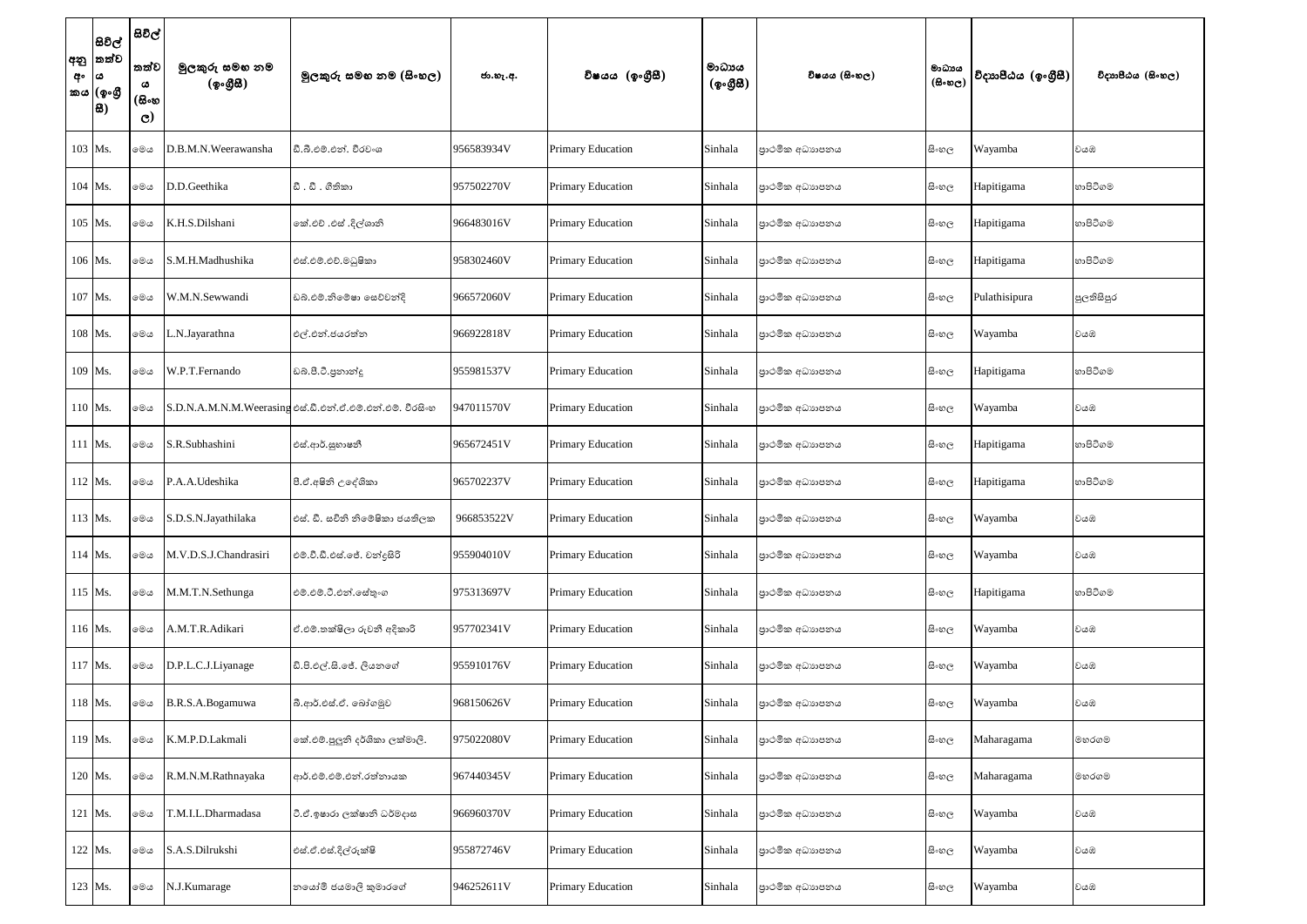| අං | සිවිල්<br> අනු  තත්ව<br> ය<br>'කය (ඉංගී<br> සි) | සිවිල්<br>තත්ව<br>ය<br>(සිංහ<br>$\mathbf{C}$ | මුලකුරු සමහ නම<br>(ඉංගුිසි) | මූලකුරු සමහ නම (සිංහල)                                 | ජා.හැ.අ.     | විෂයය (ඉංගීසී)           | මාධායය<br>(ඉංගුිසි) | විෂයය (සිංහල)   | මාධාය<br>$(B \circ \mathfrak{v}_C)$ | විදාහපීඨය (ඉංගීසී) | විදාහපීඨය (සිංහල) |
|----|-------------------------------------------------|----------------------------------------------|-----------------------------|--------------------------------------------------------|--------------|--------------------------|---------------------|-----------------|-------------------------------------|--------------------|-------------------|
|    | 124 Ms.                                         | මෙය                                          | P.R.S.Hansani               | පී.ආර්.එස්. හංසනී                                      | 956163480V   | <b>Primary Education</b> | Sinhala             | පාථමික අධාහපනය  | සි∘හල                               | Wayamba            | වයඹ               |
|    | 125 Ms.                                         | මෙය                                          | A.N.J.Hansamala             | ඒ.එන්.ජයමිණි හංසමාලා                                   | 965752439V   | <b>Primary Education</b> | Sinhala             | පාථමික අධාහපනය  | සි∘හල                               | Wayamba            | වයඹ               |
|    | 126 Ms.                                         | මෙය                                          | B.A.S.H.Jayarathna          | බී .ඒ.සිතුමි හත්සමාලි ජයරත්ත                           | 967563366V   | <b>Primary Education</b> | Sinhala             | පාථමික අධාහපනය  | සි∘හල                               | Wayamba            | වයඹ               |
|    | 127 Ms.                                         | මෙය                                          | U.K.N.Dilki                 | යු.කේ.එන් දිල්කි                                       | 956341612V   | <b>Primary Education</b> | Sinhala             | පාථමික අධාහපනය  | සි∘හල                               | Hapitigama         | හාපිටිගම          |
|    | 128 Ms.                                         | මෙය                                          | H.M.M.S.Herath              | එච්.එම්.මධූෂානි සාගරිකා හේරත්                          | 968473662V   | <b>Primary Education</b> | Sinhala             | පාථමික අධාහපනය  | සි∘හල                               | Pulathisipura      | පුලතිසිපුර        |
|    | 129 Ms.                                         | මෙය                                          | A.S.M.Athukorala            | ඒ.එස්.එම්.අතුකෝරල                                      | 958583257V   | Primary Education        | Sinhala             | පාථමික අධාහපනය  | සි∘හල                               | Pulathisipura      | පුලතිසිපුර        |
|    | 130 Ms.                                         | මෙය                                          | A.M.N.N.Jayathilaka         | ඒ.එම්.නිලූකා නිල්මිණි ජයතිලක                           | 957240712V   | <b>Primary Education</b> | Sinhala             | පාථමික අධාහපනය  | සි∘හල                               | Wayamba            | වයඹ               |
|    | 131 Ms.                                         | මෙය                                          | I.B.I.R.M.S.Jayathilaka     | අයි.බී.අයි.ආර්.මධුමාලි සුභාෂිනි<br>ජයතිලක              | 958260270V   | <b>Primary Education</b> | Sinhala             | පාථමික අධාහපනය  | සි∘හල                               | Wayamba            | වයඹ               |
|    | 132 Ms.                                         | මෙය                                          |                             | R.I.B.T.S.C.Rathnamalala අාර්.අයි.බී.ටී.එස්.සී.රත්තමලල | 958270216V   | <b>Primary Education</b> | Sinhala             | පාථමික අධාහපනය  | සි∘හල                               | Wayamba            | වයඹ               |
|    | 133 Ms.                                         | මෙය                                          | J.K.P.Niwanthi              | ජේ.කේ.පි.නිවන්ති                                       | 968530810V   | <b>Primary Education</b> | Sinhala             | පාථමික අධාහපනය  | සි∘හල                               | Hapitigama         | හාපිටිගම          |
|    | 134 Ms.                                         | මෙය                                          | H.M.D.S.W.Anuruddhi         | එච්.එම්.ඩී. සඳුනි වත්සලා අනුරුද්ධි                     | 199574000027 | Primary Education        | Sinhala             | පාථමික අධාහපනය  | සි∘හල                               | Pulathisipura      | පුලතිසිපුර        |
|    | 135 Ms.                                         | මෙය                                          | B.M.K.M.Banneheka           | බී.එම් .කේ.එම්.බන්නැහැක                                | 968381202V   | <b>Primary Education</b> | Sinhala             | පුාථමික අධාහපනය | සිංහල                               | Wayamba            | වයඹ               |
|    | 136 Ms.                                         | මෙය                                          | W.M.N.Kalpani               | ඩබ්ලිව්.එම්.නිමාෂා කල්පනි                              | 967920878V   | Primary Education        | Sinhala             | පාථමික අධාහපනය  | සි∘හල                               | Wayamba            | වයඹ               |
|    | 137 Mr.                                         | මයා                                          | N.E.M.H.D.B.Edirisinghe     | එන්. ඊ. එම් හසිත් දිල්ශාන් බණ්ඩාර<br>එදිරිසිංහ         | 962880169V   | Primary Education        | Sinhala             | පාථමික අධාහපනය  | සි∘හල                               | Wayamba            | වයඹ               |
|    | 138 Ms.                                         | මෙය                                          | M.T.Sandunika               | එම්.ටී. සඳුනිකා                                        | 967431796V   | Primary Education        | Sinhala             | පාථමික අධාහපනය  | සි∘හල                               | Wayamba            | වයඹ               |
|    | 139 Ms.                                         | මෙය                                          | R.P.U.L. Gunathilaka        | ආර්.පී.යූ.එල්.ගුණතිලක.                                 | 948413817V   | <b>Primary Education</b> | Sinhala             | පාථමික අධාහපනය  | සි∘හල                               | Wayamba            | වයඹ               |
|    | 140 Ms.                                         | මෙය                                          | D.M.S.U.Dissanayake         | ඩී.එම්.එස්.යූ. දිසානායක                                | 966912642V   | <b>Primary Education</b> | Sinhala             | පාථමික අධාහපනය  | සිංහල                               | Wayamba            | වයඹ               |
|    | 141 Ms.                                         | මෙය                                          | M.A.S.Ishara                | එම්.ඒ.එස් ඉෂාරා                                        | 967130044V   | Primary Education        | Sinhala             | පාථමික අධාහපනය  | සි∘හල                               | Wayamba            | වයඹ               |
|    | 142 Ms.                                         | මෙය                                          | K.A.P.M.Wijayasiri          | කේ.ඒ.පී.එම්.විජයසිරි                                   | 968320122V   | Primary Education        | Sinhala             | පාථමික අධාහපනය  | සි∘හල                               | Wayamba            | වයඹ               |
|    | 143 Mr.                                         | මයා                                          | A.M.D.K.Adhikari            | ඒ. එම්. ඩී. කේ. අධිකාරි                                | 941832636V   | Primary Education        | Sinhala             | පාථමික අධාහපනය  | සිංහල                               | Wayamba            | වයඹ               |
|    | 144 Ms.                                         | මෙය                                          | A.M.E.H.Amarakoon           | ඒ.එම්.ඊ.එච්. අමරකෝන්                                   | 956350069V   | Primary Education        | Sinhala             | පාථමික අධාහපනය  | සිංහල                               | Wayamba            | වයඹ               |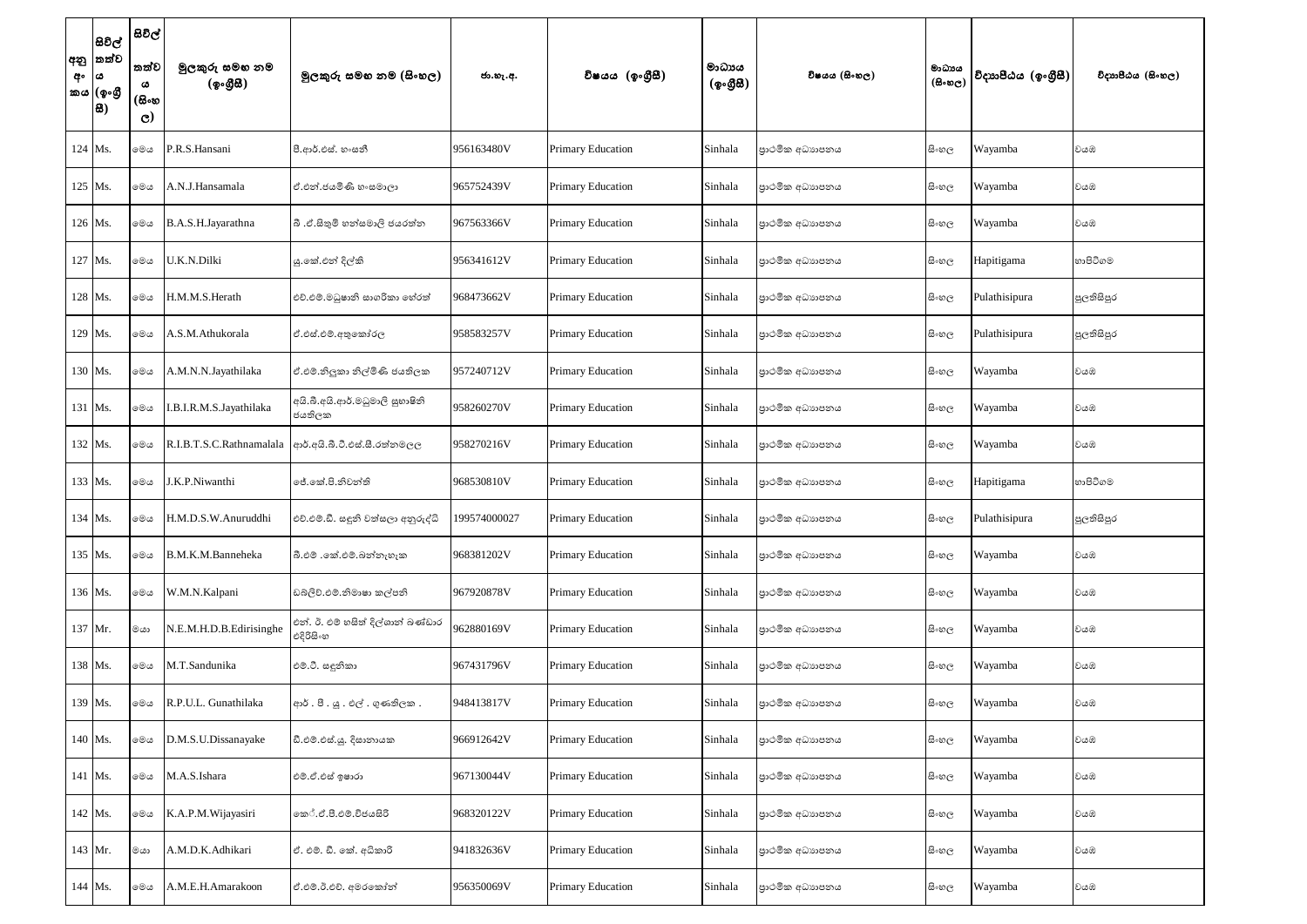| අං | සිවිල්<br> අනු  තත්ව<br>$\omega$<br>කය $ $ (ඉංගී<br> 8) | සිවිල්<br>තත්ව<br>ය<br>(සිංහ<br>$\mathcal{C}$ | මුලකුරු සමහ නම<br>(ඉංගීසී) | මූලකුරු සමහ නම (සිංහල) | ජා.හැ.අ.   | විෂයය (ඉංගීසී)           | මාධායය<br>(ඉංගීසී) | විෂයය (සිංහල)  | මාධායය<br>$(B \circ \mathfrak{v}_C)$ | විදාහපීඨය (ඉංගීසී) | විදාහපීඨය (සිංහල) |
|----|---------------------------------------------------------|-----------------------------------------------|----------------------------|------------------------|------------|--------------------------|--------------------|----------------|--------------------------------------|--------------------|-------------------|
|    | 145 Ms.                                                 | මෙය                                           | M.N.F.Naseema              | එම්.එන්.එෆ්.නසීමා      | 967440574V | <b>Primary Education</b> | Tamil              | පාථමික අධාහපනය | දෙමළ                                 | Dharga Nagar       | දර්ගා නගර්        |
|    | 146 Ms.                                                 | මෙය                                           | S.M.F.Shafka Banu          | එස්.එම්.එෆ්.ශෆ්කා බානු | 966063130V | <b>Primary Education</b> | Tamil              | පාථමික අධාහපනය | දෙමළ                                 | Dharga Nagar       | දර්ගා නගර්        |
|    | 147 Ms.                                                 | මෙය                                           | M.H.Razanee                | එම්.එච්.රසා(z)නි       | 967851736V | <b>Primary Education</b> | Tamil              | පාථමික අධාහපනය | දෙමළ                                 | Dharga Nagar       | දර්ගා නගර්        |
|    | 148 Ms.                                                 | මෙය                                           | M.H.F.Hasna.               | එම්.එච්.එෆ්.හස්නා      | 966510595V | <b>Primary Education</b> | Tamil              | පාථමික අධාහපනය | දෙමළ                                 | Dharga Nagar       | දර්ගා නගර්        |
|    | 149 Ms.                                                 | මෙය                                           | Lasfa                      | එල්.ලස්ෆා              | 975022706V | <b>Primary Education</b> | Tamil              | පාථමික අධාහපනය | දෙමළ                                 | Dharga Nagar       | දර්ගා නගර්        |
|    | 150 Ms.                                                 | මෙය                                           | N.F.Safna                  | එන්.එෆ්.සෆ්නා          | 968502298V | <b>Primary Education</b> | Tamil              | පාථමික අධාහපනය | දෙමළ                                 | Dharga Nagar       | දර්ගා නගර්        |
|    | 151 Ms.                                                 | මෙය                                           | M.F.Shaheena               | එම්.ෆාතිමා ෂහීනා       | 965342796V | <b>Primary Education</b> | Tamil              | පාථමික අධාහපනය | දෙමළ                                 | Jaffna             | යාපනය             |
|    | 152 Ms.                                                 | මෙය                                           | R.Bushenthi                | ආර්.බූෂේන්ති           | 966562366V | <b>Primary Education</b> | Tamil              | පාථමික අධාහපනය | දෙමළ                                 | Jaffna             | යාපනය             |
|    | 153 Ms.                                                 | මෙය                                           | M.Ramya                    | එම්.රමාහ               | 967041300V | <b>Primary Education</b> | Tamil              | පාථමික අධාහපනය | දෙමළ                                 | Jaffna             | යාපනය             |
|    | 154 Ms.                                                 | මෙය                                           | M.R.F.Afra                 | එම්.ආර්.ඒ.අෆ්රා        | 958521537V | <b>Primary Education</b> | Tamil              | පාථමික අධාහපනය | දෙමළ                                 | Dharga Nagar       | දර්ගා නගර්        |
|    | 155 Ms.                                                 | මෙය                                           | S.H.Safana                 | එස්.එච්.සෆානා          | 958133774V | Primary Education        | Tamil              | පාථමික අධාහපනය | ෫ෙළ                                  | Dharga Nagar       | දර්ගා නගර්        |
|    | 156 Ms.                                                 | මෙය                                           | S.Hushaniya                | එස්.භූෂනියා            | 965993665V | <b>Primary Education</b> | Tamil              | පාථමික අධාහපනය | දෙමළ                                 | Jaffna             | යාපනය             |
|    | 157 Ms.                                                 | මෙය                                           | A.W.F.Azeera               | ඒ.ඩබ්ලිව්.එෆ්. අශීරා   | 967203220V | <b>Primary Education</b> | Tamil              | පාථමික අධාහපනය | දෙමළ                                 | Addalaichenai      | අඩ්ඩාලව්වේන       |
|    | 158 Mr.                                                 | මයා                                           | A.H.M.Muskeer              | ඒ.එච්.එම්. මුස්කීර්    | 953530511V | <b>Primary Education</b> | Tamil              | පාථමික අධාහපනය | දෙමළ                                 | Addalaichenai      | අඩ්ඩාලච්චේන       |
|    | 159 Mr.                                                 | ගය                                            | D.M.Nasik                  | ඩී.එම්. නාසික්         | 962271278V | <b>Primary Education</b> | Tamil              | පාථමික අධාහපනය | දෙමළ                                 | Addalaichenai      | අඩ්ඩාලච්චේන       |
|    | 160 Ms.                                                 | මෙය                                           | M.N.F.Najeela              | එම්.එන්.එෆ්. නජීලා     | 975244105V | <b>Primary Education</b> | Tamil              | පාථමික අධාහපනය | දෙමළ                                 | Addalaichenai      | අඩ්ඩාලච්චේන       |
|    | 161 Mr.                                                 | මයා                                           | N.M.L.R.Mohamed            | එන්.එම්.එල්.ආර්.මොහමඩ් | 970310819V | <b>Primary Education</b> | Tamil              | පාථමික අධාහපනය | දෙමළ                                 | Addalaichenai      | අඩ්ඩාලච්චේන       |
|    | 162 Mr.                                                 | ගය                                            | O.D.M.Hassaan              | ඕ.ඩී.එම්.හස්සාන්       | 962773257V | <b>Primary Education</b> | Tamil              | පාථමික අධාහපනය | දෙමළ                                 | Addalaichenai      | අඩ්ඩාලව්වේන       |
|    | 163 Ms.                                                 | මෙය                                           | M.H.F.Hansa                | එම්.එච්.ෆාතිමා හන්සා   | 958211805V | <b>Primary Education</b> | Tamil              | පාථමික අධාහපනය | දෙමළ                                 | Vauniya            | වවුනියාව          |
|    | 164 Ms.                                                 | මෙය                                           | A.W.Asmiya                 | ඒ.ඩබ්ලිව්.අස්මියා      | 945031905V | Primary Education        | Tamil              | පාථමික අධාහපනය | දෙමළ                                 | Addalaichenai      | අඩ්ඩාලච්චේන       |
|    | 165 Ms.                                                 | මෙය                                           | R.D.S.M.Deshpriya          | ආර්.ඩී.එස්.එම්.දේශපිය  | 957221017V | Science                  | Sinhala            | විදාහව         | සි∘හල                                | Siyane             | සියනෑ             |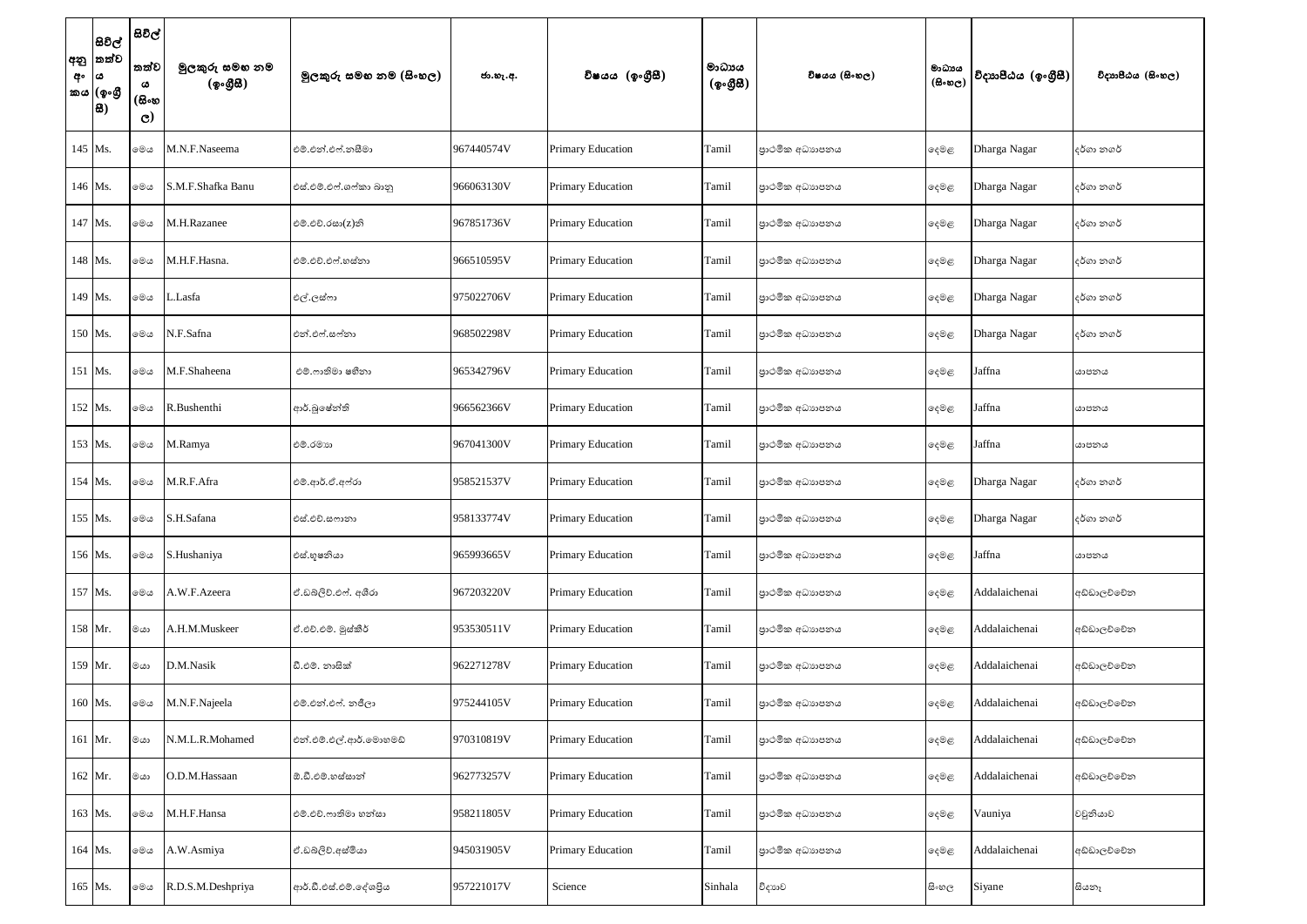| අං | සිවිල්<br> අනු  තත්ව<br>∣ ය<br> කය (ඉංගී<br> සි) | සිවිල්<br>තත්ව<br>ය<br>(සිංහ<br>$\mathbf{C}$ | මුලකුරු සමහ නම<br>(ඉංගුිසි) | මූලකුරු සමහ නම (සිංහල)                  | ජා.හැ.අ.     | විෂයය (ඉංගීසී) | මාධායය<br>(ඉංගීසී) | විෂයය (සිංහල) | මාධායය<br>$(B \circ \mathfrak{v}_C)$ | විදාහපීඨය (ඉංගීසී) | විදාහපීඨය (සිංහල) |
|----|--------------------------------------------------|----------------------------------------------|-----------------------------|-----------------------------------------|--------------|----------------|--------------------|---------------|--------------------------------------|--------------------|-------------------|
|    | 166 Ms.                                          | මෙය                                          | W.D.P.Abegunawardhana       | ඩබ්ලිව්.ඩී.පී.අබේගුණවර්ධන               | 956130255V   | Science        | Sinhala            | විදාහව        | සි∘හල                                | Siyane             | සියතෑ             |
|    | 167 Ms.                                          | මෙය                                          | M.M.A.S.Neththipola         | එම්.එම්.ඒ.එස්.තෙත්තිපොල                 | 199586400242 | Science        | Sinhala            | විදාහව        | සි∘හල                                | Siyane             | සියතෑ             |
|    | 168 Ms.                                          | මෙය                                          | T.M.C.Thennakoon            | ථි.එම්.සී.තෙන්නකෝන්                     | 946201618V   | Science        | Sinhala            | විදාහව        | සි∘හල                                | Siyane             | සියතෑ             |
|    | 169 Ms.                                          | මෙය                                          | A.B.T.M.V.R.Bandaranayal    | ඒ. බී. ටී. එම්. වි. ආර්.<br>බණ්ඩාරනායක  | 942970609V   | Science        | Sinhala            | විදාහව        | සි∘හල                                | Siyane             | සියතෑ             |
|    | 170 Ms.                                          | මෙය                                          | H.D.C.L.Hthurusinghe        | එච්.ඩී.සී.එල්.හතුරුසිංහ                 | 945491337V   | Science        | Sinhala            | විදාහව        | සි∘හල                                | Siyane             | සියතෑ             |
|    | 171 Ms.                                          | මෙය                                          | R.M.L.V.Jayathissa          | ආර්.එම්.අයි.වී.ජයතිස්ස                  | 956770572V   | Science        | Sinhala            | විදාහව        | සි∘හල                                | Siyane             | සියනෑ             |
|    | $172$ Mr.                                        | ගය                                           | A.M.H.Pathum                | ඒ.එම්.එච්. පැතුම්                       | 960470729V   | Science        | Sinhala            | විදාහව        | සි∘හල                                | Siyane             | සියතෑ             |
|    | 173 Ms.                                          | මෙය                                          | H.P.T.H.Pathirana           | එච්.පී.ටී.එච් පතිරණ                     | 956350352V   | Science        | Sinhala            | විදාහව        | සි∘හල                                | Siyane             | සියතෑ             |
|    | 174 Ms.                                          | මෙය                                          | C.A.J.A.Fernando            | සී. ඒ. ජේ. ඒ. පුනාන්දු                  | 967150932V   | Science        | Sinhala            | විදාහව        | සි∘හල                                | Siyane             | සියතෑ             |
|    | 175 Mr.                                          | $\infty$                                     | R.A.I.L.Ranasinghe          | ආර්.ඒ.ඉෂාර ලක්ෂිත රණසිංහ                | 960631510V   | Science        | Sinhala            | විදාහව        | සි∘හල                                | Siyane             | සියනෑ             |
|    | 176 Ms.                                          | මෙය                                          | W.M.H.Madhushani            | ඩබ්.එම්.එච්. මධුෂානි                    | 957032958V   | Science        | Sinhala            | විදාහව        | සි∘හල                                | Siyane             | සියනෑ             |
|    | 177 Ms.                                          | මෙය                                          | W.M.L.C.Jayawardhana        | ඩබ්ලිව්.එම්.එල්.සී. ජයවර්ධන             | 945462663V   | Science        | Sinhala            | විදාහව        | සි∘හල                                | Siyane             | සියනෑ             |
|    | 178 Ms.                                          | මෙය                                          | R.M.S.J.K.Kularathna        | ආර්.ඇම්.සඳනි ජිතේත්දා කුමාරි<br>කුලරත්න | 965151133V   | Science        | Sinhala            | විදාහව        | සි∘හල                                | Siyane             | සියනෑ             |
|    | 179 Ms.                                          | මෙය                                          | M.L.Rajapaksha              | එම්.එල්.රාජපක්ෂ                         | 956410304V   | Science        | Sinhala            | විදාහව        | සිංහල                                | Nilwala            | නිල්වලා           |
|    | 180 Mr.                                          | $rac{1}{2}$                                  | K.A.Y.P.Karunananda         | කේ.ඒ.වයි.පී.කරුණානන්ද                   | 942082959V   | Science        | Sinhala            | විදාහව        | සිංහල                                | Siyane             | සියනෑ             |
|    | 181 Mr.                                          | මයා                                          | M.I.M.Fahim                 | එම්.අයි.එම්.ෆාහිම්                      | 951431877V   | Science        | Tamil              | විදාහව        | දෙමළ                                 | Vavuniya           | වවුනියාව          |
|    | 182 Mr.                                          | $rac{1}{2}$                                  | V.Vijendran                 | වී.විඡේන්දුන්                           | 943253749V   | Science        | Tamil              | විදාහව        | දෙමළ                                 | Vavuniya           | වවුනියාව          |
|    | 183 Mr.                                          | මයා                                          | M.R.A.Rasheed               | එම්.ආර්.ඒ.රෂීඩ්                         | 952662368V   | Science        | Tamil              | විදාහව        | දෙමළ                                 | Addalaichenai      | අඩ්ඩාලච්චේන       |
|    | 184 Ms.                                          | මෙය                                          | M.S.S.Farwin                | එම්.එස්.එස්. ෆර්වින්                    | 958552394V   | Science        | Tamil              | විදාහව        | දෙමළ                                 | Addalaichenai      | අඩ්ඩාලච්චේන       |
|    | 185 Ms.                                          | මෙය                                          | M.R.F.Amra                  | එම්.ආර්. ෆාතිමා අම්රා                   | 968013084V   | Science        | Tamil              | විදාහව        | දෙමළ                                 | Addalaichenai      | අඩ්ඩාලච්චේන       |
|    | 186 Ms.                                          | මෙය                                          | A.R.Rasheeka                | ඒ.ආර්. රෂිකා                            | 966181680V   | Science        | Tamil              | විදාහව        | දෙමළ                                 | Addalaichenai      | අඩ්ඩාලච්චේන       |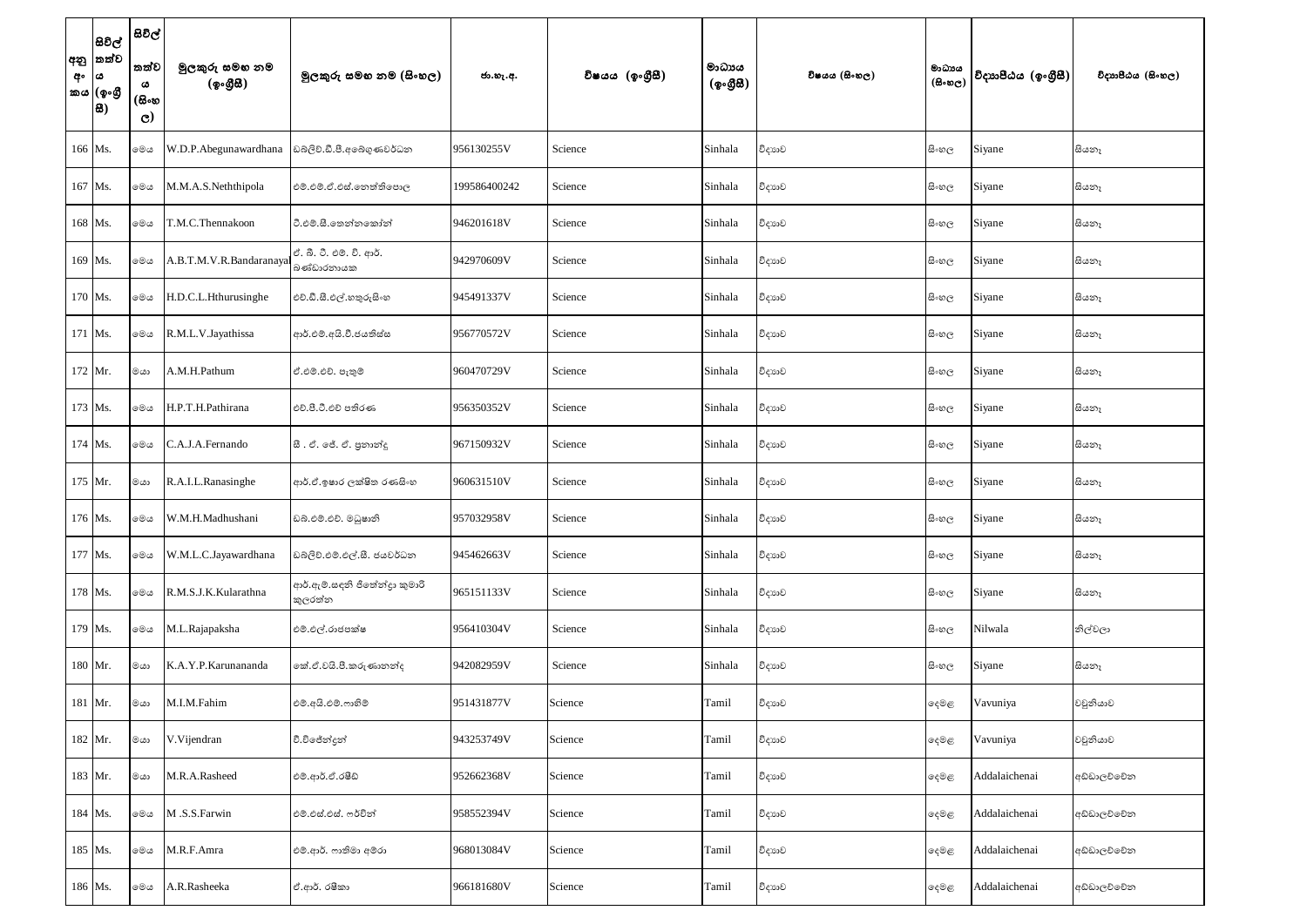| අං | සිවිල්<br> අනු  තත්ව<br>ය<br>'කය (ඉංගී<br> සි) | සිවිල්<br>'තත්ව<br>ය<br>(සිංහ<br>$\mathbf{C}$ | මුලකුරු සමහ නම<br>(ඉංගුිසි) | මූලකුරු සමහ නම (සිංහල)       | ජා.හැ.අ.   | විෂයය (ඉංගීසී) | මාධායය<br>(ඉංගීසී) | විෂයය (සිංහල) | මාධාපය<br>$(B \circ \omega_C)$ | විදාහපීඨය (ඉංගීසී) | විදාහපීඨය (සිංහල) |
|----|------------------------------------------------|-----------------------------------------------|-----------------------------|------------------------------|------------|----------------|--------------------|---------------|--------------------------------|--------------------|-------------------|
|    | 187 Ms.                                        | මෙය                                           | M.N.A.Mufeeda               | එම්.එන් . ආයිෂා මුෆීදා       | 968140736V | Science        | Tamil              | විදාහව        | දෙමළ                           | Batticaloa         | මඩකලපුව           |
|    | 188 Ms.                                        | මෙය                                           | W.A.D.Wijesuriya            | ඩබ්ලිව්. ඒ.ඩී.විජේසූරිය      | 945642050V | Science        | English            | විදාහව        | ඉංගුිසි                        | Siyane             | සියනෑ             |
|    | 189 Ms.                                        | මෙය                                           | L.J.M.T.D.Thilakarathna     | එල්.ජේ.එම්.ටී.ඩී .තිලකරත්ත   | 955890752V | Science        | English            | විදාහව        | ඉංගීසි                         | Siyane             | සියනෑ             |
|    | 190 Ms.                                        | මෙය                                           | K.A.T.Madhushani            | කේ.ඒ.ටී.මධුෂානි              | 956333008V | Science        | English            | විදාහව        | ඉංගීසි                         | Siyane             | සියතෑ             |
|    | 191 Ms.                                        | මෙය                                           | H.R.K.Fernando              | එච්. ආර්. කේ. පුනාන්දු       | 966833173V | Science        | English            | විදාහව        | ඉංගීසි                         | Siyane             | සියනෑ             |
|    | 192 Ms.                                        | මෙය                                           | H.D.N.R.Amarasinghe         | එච්.ඩී.එන්.ආර්.අමරසිංහ       | 956751837V | Mathematics    | Sinhala            | ගණිතය         | සි∘හල                          | Siyane             | සියනෑ             |
|    | 193 Ms.                                        | මෙය                                           | R.D.P.N.Dharmadasa          | ආර්.ඩී.පී.එන්.ධර්මදාස        | 958041616V | Mathematics    | Sinhala            | ගණිතය         | සි∘හල                          | Siyane             | සියනෑ             |
|    | 194 Ms.                                        | මෙය                                           | R.M.S.Abeykoon              | එල්.ආර්.එම්.එස්.අබේකෝන්      | 945750987V | Mathematics    | Sinhala            | ගණිතය         | සි∘හල                          | Siyane             | සියතෑ             |
|    | 195 Mr.                                        | ගය                                            | W.H.M.I.Lakmal              | ඩබලිව් .එච්.එම්.අයි.ලක්මාල්. | 953624273V | Mathematics    | Sinhala            | ගණිතය         | සි∘හල                          | Siyane             | සියනෑ             |
|    | 196 Mr.                                        | ගය                                            | W.G.A. Madhusanka           | ඩබලිව්. ජී. ඒ. මධුසංක        | 952060147V | Mathematics    | Sinhala            | ගණිතය         | සි∘හල                          | Sripada            | ශීපාද             |
|    | 197 Ms.                                        | මෙය                                           | R.A.A.E.Ranaweera           | ආර්.ඒ.ඒ.ඊ.රණවීර              | 947061445V | Mathematics    | Sinhala            | ගණිතය         | සි∘හල                          | Siyane             | සියතෑ             |
|    | 198 Ms.                                        | මෙය                                           | W.A.S.D.Wicramasinghe       | ඩබ්.ඒ.එස්.ඩී. විකුමසිංහ      | 947632175V | Mathematics    | Sinhala            | ගණිතය         | සි∘හල                          | Siyane             | සියනෑ             |
|    | 199 Mr.                                        | මයා                                           | L.U.T.Gunarathna            | එල්.යූ.ටී.ගුණරත්න            | 950293012V | Mathematics    | Sinhala            | ගණිතය         | සි∘හල                          | Siyane             | සියතෑ             |
|    | 200 Ms.                                        | මෙය                                           | O.V.C.Prabodhani            | ඕ.වී.සී.පුබෝධනී              | 946460273V | Mathematics    | Sinhala            | ගණිතය         | සි∘හල                          | Nilwala            | නිල්වලා           |
|    | 201 Ms.                                        | මෙය                                           | P.W.I.M.Sampath             | පී.ඩබ්ලිව්.අයි.එම්. සම්පත්   | 956572975V | Mathematics    | Sinhala            | ගණිතය         | සිංහල                          | Nilwala            | නිල්වලා           |
|    | 202 Ms.                                        | මෙය                                           | M.U.F.Nifasath              | එම්.යූ.එෆ්.නිෆාසත්           | 966810033V | Mathematics    | Tamil              | ගණිතය         | දෙමළ                           | Vavuniya           | වවුනියාව          |
|    | 203 Mr.                                        | $rac{1}{2}$                                   | S.L.M.Irfan                 | එස්.එල්.එම්.ඉර්ෆාන්          | 941234445V | Mathematics    | Tamil              | ගණිතය         | දෙමළ                           | Vavuniya           | වවුනියාව          |
|    | 204 Mr.                                        | මයා                                           | K.Kawshikan                 | ංක්.කෞෂිගන්                  | 960620488V | Mathematics    | Tamil              | ගණිතය         | දෙමළ                           | Jaffna             | යාපනය             |
|    | 205 Mr.                                        | මයා                                           | A.W.M.Jeeshan               | ඒ.ඩබ්ලිව්.එම්.ජීශාන්         | 960580648V | Mathematics    | Tamil              | ගණිතය         | දෙමළ                           | Vavuniya           | වවුනියාව          |
|    | 206 Ms.                                        | මෙය                                           | H.D.F.Sayila                | එච්.ඩී.එෆ්.සායිලා            | 967670758V | Mathematics    | Tamil              | ගණිතය         | දෙමළ                           | Vavuniya           | වවුනියාව          |
|    | 207 Mr.                                        | $\circ\circ$                                  | S.W.P.P.Maduranga           | එස්.ඩබ්ලිව්.පි පුහාත් මධුරංග | 952701495V | Mathematics    | English            | ගණිතය         | ඉංගීසි                         | Siyane             | සියනෑ             |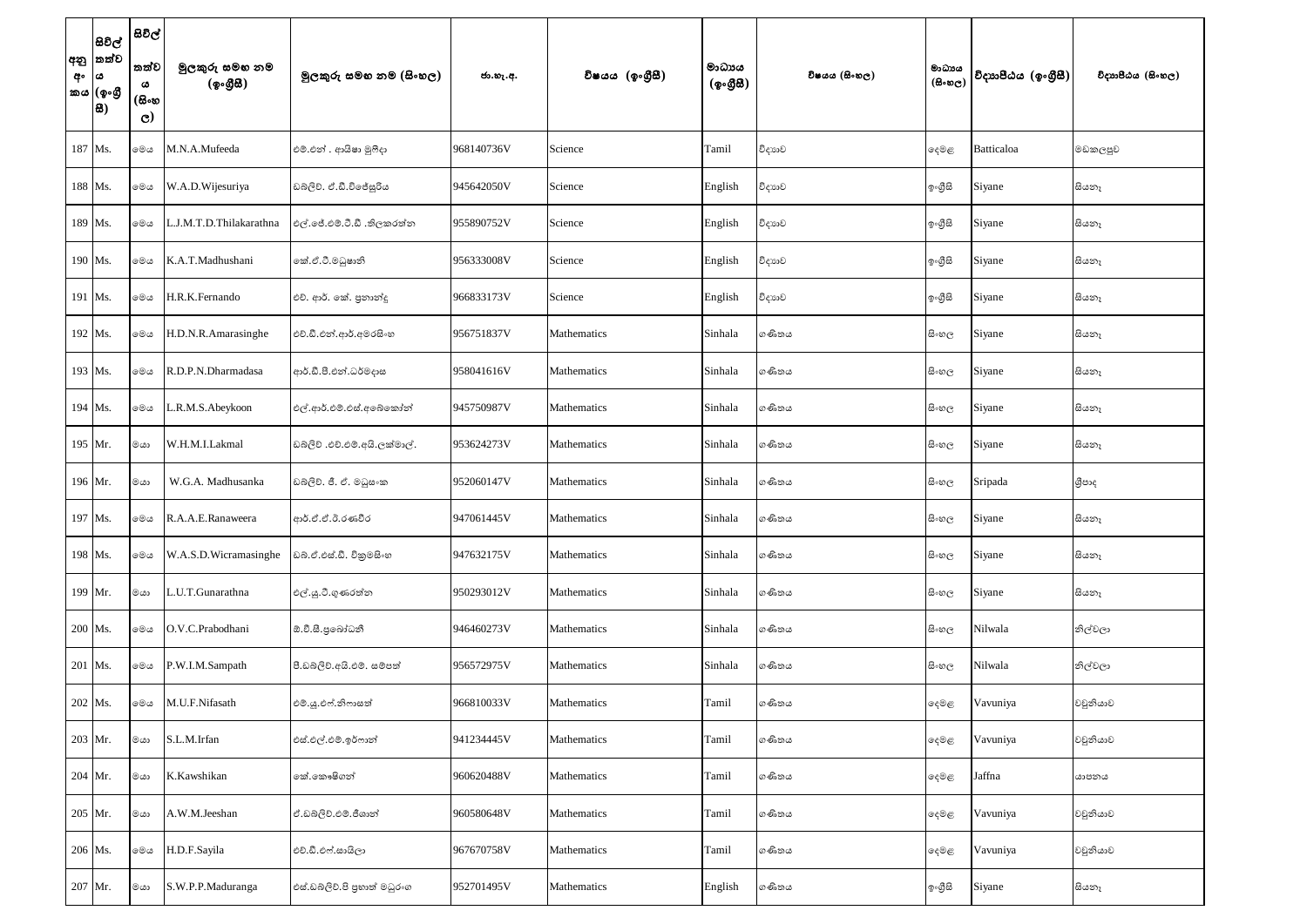| අනු  <br>අං | සිවිල්<br> තත්ව<br>ය<br>කය (ඉංගී<br> සි) | සිවිල්<br>තත්ව<br>ය<br>(සිංහ<br>$\mathbf{C}$ | මුලකුරු සමහ නම<br>(ඉංගුිසි) | මූලකුරු සමහ නම (සිංහල)    | ජා.හැ.අ.   | විෂයය (ඉංගීසී)     | මාධායය<br>(ඉංගීසී) | විෂයය (සිංහල) | මාධායය<br>$(B \circ \mathfrak{v}_C)$ | විදාහපීඨය (ඉංගීසී)       | විදාහපීඨය (සිංහල)    |
|-------------|------------------------------------------|----------------------------------------------|-----------------------------|---------------------------|------------|--------------------|--------------------|---------------|--------------------------------------|--------------------------|----------------------|
|             | 208 Ms.                                  | මෙය                                          | K.C.A.S.S.Karunarathna      | කේ.සී.ඒ.එස්.එස්.කරුණාරත්න | 956811490V | <b>Mathematics</b> | English            | ගණිතය         | ඉංගීසි                               | Siyane                   | සියතෑ                |
|             | 209 Mr.                                  | ගය                                           | N.P.S.Y. Kularathna         | එන්.පී.එස්.වයි.කුලරත්න    | 960233352V | Mathematics        | English            | ගණිතය         | ඉංගීසි                               | Siyane                   | සියතෑ                |
|             | $210$ Ms.                                | මෙය                                          | S.P.Silva                   | එස්. පුසාදි සිල්වා        | 947772643V | Mathematics        | English            | ගණිතය         | ඉංගීසි                               | Siyane                   | සියනෑ                |
|             | $211$ Mr.                                | මයා                                          | G.A.P.Karunarathna          | එල්.ජී.ඒ.පි.කරුණාරත්ත     | 950711183V | Mathematics        | English            | ගණිතය         | ඉංගීසි                               | Siyane                   | සියතෑ                |
|             | $212$ Mr.                                | ගය                                           | W.A.S.P.Kumara              | ඩබ්.ඒ.එස්.පී.කුමාර        | 960453140V | Social Science     | Sinhala            | සමාජ විදාහව   | සිංහල                                | Ruhuna                   | රුහුණ                |
|             | $213$ Mr.                                | ගය                                           | K.P.P.Pushpakumara          | කේ.පී.පුදීප් පුෂ්පකුමාර   | 962490352V | Social Science     | Sinhala            | සමාජ විදාහව   | සි∘හල                                | Ruhuna                   | රුහුණ                |
|             | $214$ Ms.                                | මෙය                                          | P.S.Premadasa               | පී.එස්.ලේමදාස             | 966760842V | Social Science     | Sinhala            | සමාජ විදාහව   | සි∘හල                                | Ruhuna                   | රුහුණ                |
|             | 215 Ms.                                  | මෙය                                          | W.G.T.N.Thilakarathna       | ඩබ්.ජී.ටී.එන්.තිලකරත්න    | 956321000V | Social Science     | Sinhala            | සමාජ විදාහව   | සි∘හල                                | Ruhuna                   | රුහුණ                |
|             | $216$ Ms.                                | මෙය                                          | A.W.F.Safana                | ඒ.ඩබ්ලිව්.එෆ්.සෆානා       | 966003260V | Social Science     | Tamil              | සමාජ විදාහව   | දෙමළ                                 | Batticaloa               | මඩකලපුව              |
|             | 217 Ms.                                  | මෙය                                          | M.Parameshwari              | එම්.පරමේෂ්වරී             | 958402120V | Social Science     | Tamil              | සමාජ විදාහව   | ඈමළ                                  | Sripada                  | ශීපාද                |
|             | 218 Mr.                                  | මයා                                          | S.H.Juhais                  | එස්.එච්.ජුහායිස්          | 960100298V | Social Science     | Tamil              | සමාජ විදාහුව  | ෫෧෫                                  | Batticaloa               | මඩකලපුව              |
|             | 219 Ms.                                  | මෙය                                          | .P.D.N.M.Liyanage           | එල්.පී.ඩී.එන්.එම් ලියනගේ  | 946050814V | <b>Buddhism</b>    | Sinhala            | බුද්ධ ධර්මය   | සිංහල                                | Sariputta<br>Dambadeniya | සාරිපුත්ත දඹදෙණිය    |
|             | $220$ Rev.                               | හිමි                                         | Rev.P.Aariyawimala          | පූජා පත්තිනිගම ආරියවිමල   | 920503934V | <b>Buddhism</b>    | Sinhala            | බුද්ධ ධර්මය   | සි∘හල                                | Sariputa -<br>Nittambuwa | සාරිපුත්ත - නිට්ටඹුව |
|             | 221 Ms.                                  | මෙය                                          | A.M.C.S.Balasooriya         | ඒ.එම්.සී.එස්. බාලසූරිය    | 966430761V | <b>Buddhism</b>    | Sinhala            | බුද්ධ ධර්මය   | සිංහල                                | Sariputta<br>Dambadeniya | සාරිපුත්ත දඹදෙණිය    |
|             | $222$ Rev.                               | නිමි                                         | Rev.B.Wimala                | පූජා බොරලැස්සේ විමල       | 942523920V | <b>Buddhism</b>    | Sinhala            | බුද්ධ ධර්මය   | සිංහල                                | Sariputa -<br>Nittambuwa | සාරිපුත්ත - නිට්ටඹුව |
|             | $223$ Rev.                               | හිමි                                         | Rev.K.Amitha Dhamma         | පූජා කළල්ඇල්ලේ අමිතධම්ම   | 911094606V | <b>Buddhism</b>    | Sinhala            | බුද්ධ ධර්මය   | සි∘හල                                | Sariputa -<br>Nittambuwa | සාරිපුත්ත - නිට්ටඹුව |
|             | 224 Ms.                                  | මෙය                                          | V.Pranavi                   | වී.ප්ූනාවි                | 967300292V | Hindusam           | Tamil              | හින්දු ධර්මය  | දෙමළ                                 | Vavuniya                 | වවුනියාව             |
|             | 225 Ms.                                  | මෙය                                          | M.Krishanthini              | එම්.කිෂාන්තිනී            | 966182350V | Hindusam           | Tamil              | හින්දු ධර්මය  | දෙමළ                                 | Vavuniya                 | වවුනියාව             |
|             | 226 Ms.                                  | මෙය                                          | A.H.F.Musla                 | ඒ.එච්.ෆාතිමා මුස්ලා       | 966633689V | Islam              | Tamil              | ඉස්ලාම්       | දෙමළ                                 | Addalaichenai            | අඩ්ඩාලච්චේන          |
|             | 227 Ms.                                  | මෙය                                          | S.S.Sihabdeen               | එස්.සහද් සිහාබ්දීන්       | 956913292V | Islam              | Tamil              | ඉස්ලාම්       | දෙමළ                                 | Addalaichenai            | අඩ්ඩාලච්චේන          |
|             | 228 Ms.                                  | $\circ\circ\circ$                            | M.A.F.Mujeera               | එම්.ඒ.ෆාතිමා මූජීරා       | 966092939V | Islam              | Tamil              | ඉස්ලාම්       | දෙමළ                                 | Addalaichenai            | අඩ්ඩාලච්චේන          |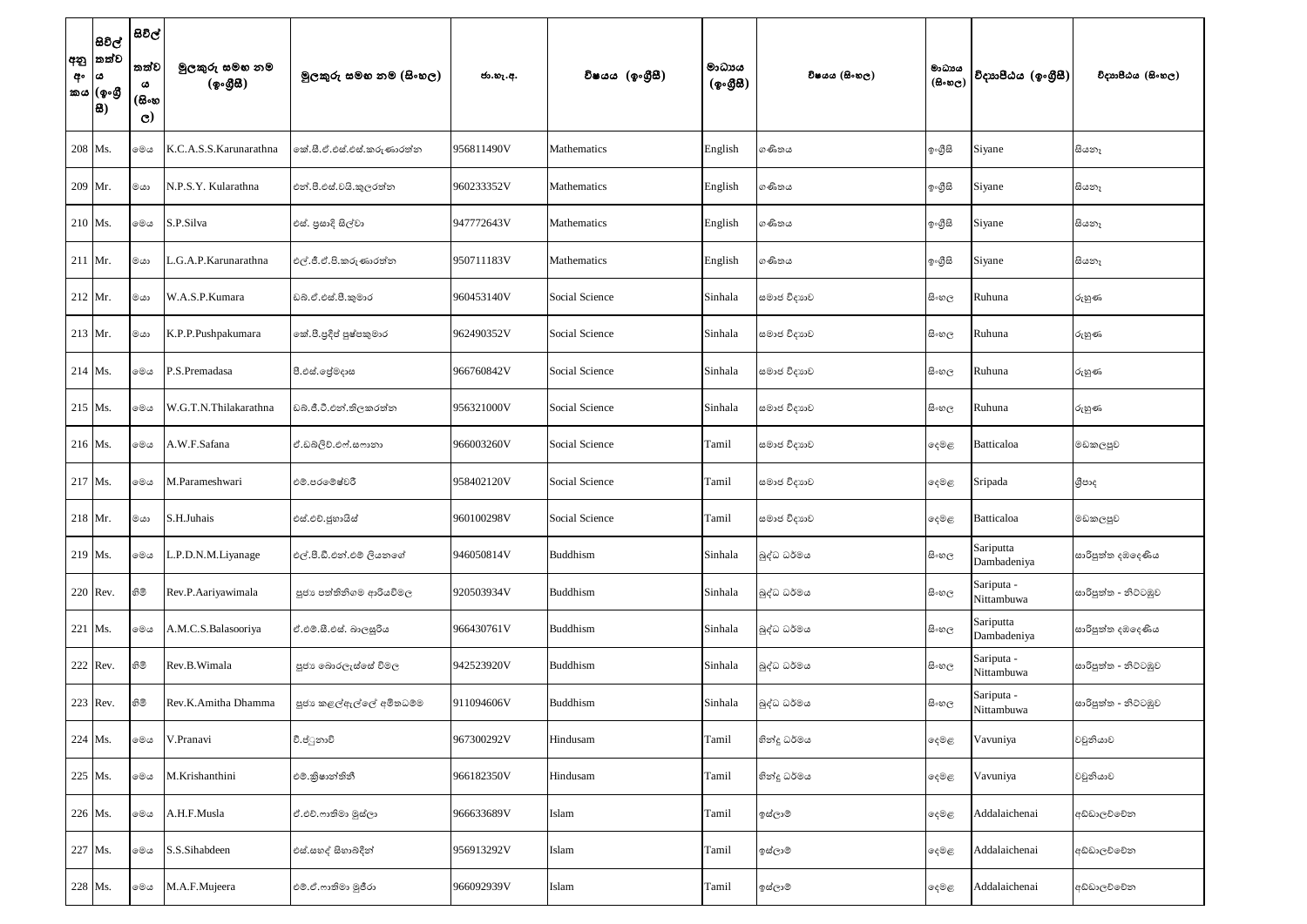| අනු<br>අං | සිවිල්<br> තත්ව<br>ය<br>කය $ $ (ඉංගී<br> සි) | සිවිල්<br>තත්ව<br>ය<br>(සිංහ<br>$\mathbf{C}$ | මුලකුරු සමහ නම<br>(ඉංගුිසි) | මූලකුරු සමහ නම (සිංහල)                                    | ජා.හැ.අ.   | විෂයය (ඉංගීසී)         | මාධායය<br>(ඉංගීසී) | විෂයය (සිංහල)            | මාධායය<br>$(B \circ \mathfrak{v}_C)$ | විදාහපීඨය (ඉංගීසී) | විදාහපීඨය (සිංහල) |
|-----------|----------------------------------------------|----------------------------------------------|-----------------------------|-----------------------------------------------------------|------------|------------------------|--------------------|--------------------------|--------------------------------------|--------------------|-------------------|
|           | 229 Ms.                                      | මෙය                                          | J.P.Sarina                  | ්.පී.සරිනා                                                | 957722172V | Islam                  | Tamil              | ඉස්ලාම්                  | ඈමළ                                  | Addalaichenai      | අඩ්ඩාලච්චේන       |
|           | 230 Ms.                                      | මෙය                                          | S.S.Imrana                  | එස්.එස්.ඉම්රානා                                           | 968330683V | Islam                  | Tamil              | ඉස්ලාම්                  | ඈමළ                                  | Addalaichenai      | අඩ්ඩාලච්චේන       |
| 231 Ms.   |                                              | මෙය                                          | A.Asmila                    | ඒ.අස්මිලා                                                 | 967452548V | Islam                  | Tamil              | ඉස්ලාම්                  | ඈමළ                                  | Addalaichenai      | අඩ්ඩාලව්වේන       |
| $232$ Mr. |                                              | ගය                                           | M.A.M.Azeem                 | එම්.ඒ.එම්.අසීම්                                           | 960510100V | Islam                  | Tamil              | ඉස්ලාම්                  | දෙමළ                                 | Addalaichenai      | අඩ්ඩාලව්වේන       |
|           | 233 Ms.                                      | මෙය                                          | M.D.S.Dilrukshi             | එම්.ඩී.සහනි දිල්රුක්ෂි                                    | 966500611V | Roman Catholic         | Sinhala            | තිස්තියානු/ කතෝලික ධර්මය | සි∘හල                                | Wayamba            | වයඹ               |
|           | 234 Rev.Sis க்ஷ                              | පැවිදි                                       | P. P. T. M. Fernando        | ගරු පී. පී. ටී. එම්. පුනාන්දු                             | 928261450V | Roman Catholic         | Sinhala            | කිස්තියානු/ කතෝලික ධර්මය | සි∘හල                                | Wayamba            | වයඹ               |
|           | 235 Rev.Sis. க்ஷ                             | ුරිය<br>පැවිදි                               | S. M. D. D. Fernando        | ගරු.එස්. එම්.ඩී. ඩී. පුනාන්දු                             | 946502839V | Roman Catholic         | Sinhala            | තිස්තියානු/ කතෝලික ධර්මය | සි∘හල                                | Wayamba            | වයඹ               |
|           | 236 Rev.Sis க்ஷ                              | පැවිදි                                       | Rev.Sr.W.S.I.Tisera         | ගරු ඩබ්ලිව්. එස්.අයි.තිසේරා                               | 936300332V | Roman Catholic         | Sinhala            | තිස්තියානු/ කතෝලික ධර්මය | සි∘හල                                | Wayamba            | වයඹ               |
| 237 Ms.   |                                              | මෙය                                          |                             | P.L.I.V.C.Wijewarnasooriya පි.එල්.අයි.වි.සි.විජේවර්ණසූරිය | 966140747V | Roman Catholic         | Sinhala            | නිස්තියානු/ කතෝලික ධර්මය | සි∘හල                                | Wayamba            | වයඹ               |
|           | 238 Ms.                                      | මෙය                                          | M.M.Sanjula                 | එම්.එම්.සංජූලා                                            | 956513316V | Roman Catholic         | Sinhala            | තිස්තියානු/ කතෝලික ධර්මය | සිංහල                                | Wayamba            | වයඹ               |
|           | 239 Ms.                                      | මෙය                                          | K.D.H.Dilshani              | කේ.ඩී.එච්.දිල්ශානි                                        | 967362964V | Roman Catholic         | Sinhala            | තිස්තියානු/ කතෝලික ධර්මය | සි∘හල                                | Wayamba            | වයඹ               |
|           | 240 Ms.                                      | මෙය                                          | G.S.P.Perera                | ජී.එස්.පි.පෙරේරා                                          | 966370262V | Roman Catholic         | Sinhala            | තිස්තියානු/ කතෝලික ධර්මය | සිංහල                                | Wayamba            | වයඹ               |
|           | 241 Ms.                                      | මෙය                                          | F.Dharshani                 | එෆ්.ධර්ශනී                                                | 966370920V | Christianity           | Tamil              | කිස්තියානු/ කතෝලික ධර්මය | දෙමළ                                 | Vavuniya           | වවුනියාව          |
|           | 242 Ms.                                      | මෙය                                          | A.P.Judeson Dishani         | ඒ.පී.ජේ.දිශානි                                            | 968601504V | Christianity           | Tamil              | තිස්තියානු/ කතෝලික ධර්මය | දෙමළ                                 | Vavuniya           | වවුනියාව          |
|           | 243 Ms.                                      | මෙය                                          | T.M.M.D. Thennakoon         | ටී.එම්.මිලානි දිල්රුක්ෂි<br>නෙන්නකෝන්                     | 967690775V | First Language Sinhala |                    | පළමු බස සිංහල            |                                      | Wayamba            | වයඹ               |
|           | 244 Ms.                                      | මෙය                                          | J.A.D. Wasana               | ජේ.ඒ.ඩී.වාසනා                                             | 975012913V | First Language Sinhala |                    | පළමු බස සිංහල            |                                      | Wayamba            | වයඹ               |
|           | 245 Ms.                                      | මෙය                                          | E.M.W.C.Ekanayake           | ඊ. එම්. ඩබ්ලිව්. සී.ඒකනායක                                | 956432910V | First Language Sinhala |                    | පළමු බස සිංහල            |                                      | Wayamba            | වයඹ               |
|           | 246 Ms.                                      | මෙය                                          | B.K. Prasanthika            | බී.කිත්මි පුසන්තිකා                                       | 965590153V | First Language Sinhala |                    | පළමු බස සිංහල            |                                      | Wayamba            | වයඹ               |
|           | 247 Ms.                                      | මෙය                                          | R.M.D.Sathmani              | ආර්.එම්.ඩී.සත්මානි                                        | 967810126V | First Language Sinhala |                    | පළමු බස සිංහල            |                                      | Wayamba            | වයඹ               |
|           | 248 Ms.                                      | මෙය                                          | R.S. Subashini              | ආර්.එස් .සුභාෂිණි                                         | 951172430V | First Language Sinhala |                    | පළමු බස සිංහල            |                                      | Wayamba            | වයඹ               |
|           | 249 Ms.                                      | මෙය                                          | W.A.R.Madhumali             | ඩබ්.ඒ.රුවන්තිකා මධුමාලි                                   | 958372019V | First Language Sinhala |                    | පළමු බස සිංහල            |                                      | Wayamba            | වයඹ               |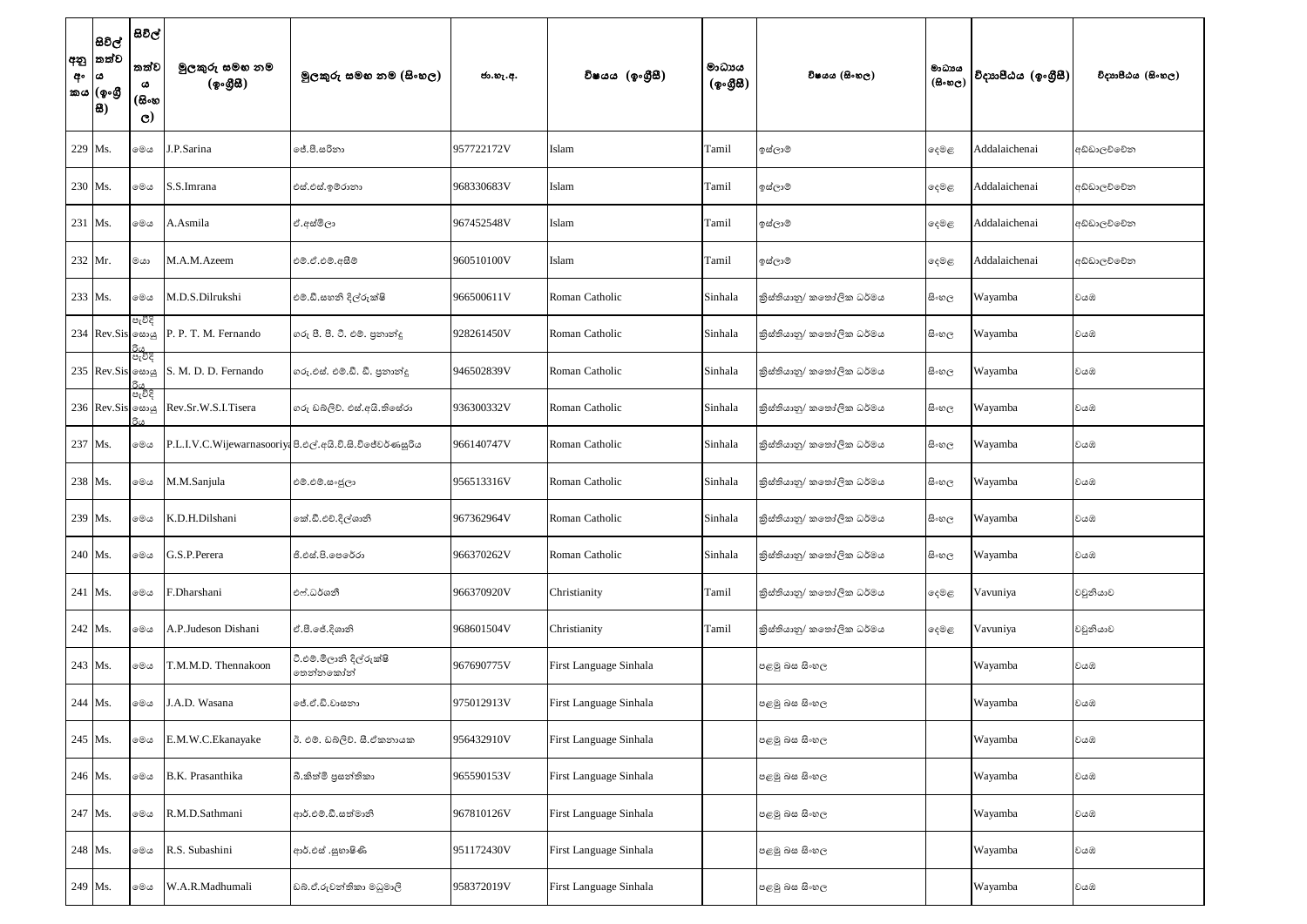| අං | සිවිල්<br> අනු  තත්ව<br>ය<br>'කය (ඉංගී<br> සි) | සිවිල්<br>්තත්ව<br>ය<br>(සිංහ<br>$\mathbf{C}$                          | මුලකුරු සමහ නම<br>(ඉංගුිසි) | මූලකුරු සමහ නම (සිංහල)                              | ජා.හැ.අ.     | විෂයය (ඉංගීසී)         | මාධාපය<br>(ඉංගීසී) | විෂයය (සිංහල) | මාධාපය<br>$(B \circ \omega_C)$ | විදාහපීඨය (ඉංගීසී) | විදාහපීඨය (සිංහල) |
|----|------------------------------------------------|------------------------------------------------------------------------|-----------------------------|-----------------------------------------------------|--------------|------------------------|--------------------|---------------|--------------------------------|--------------------|-------------------|
|    | 250 Mr.                                        | ගග                                                                     | W.M.A Pemasiri              | ඩබ්ලිව්.එම්.අසේල පේමසිරි                            | 952480669V   | First Language Sinhala |                    | පළමු බස සිංහල |                                | Wayamba            | වයඹ               |
|    | 251 Ms.                                        | මෙය                                                                    |                             | W. M. C. L. Jayawardhana ඩබ්ලිව්.එම්.සි.එල්.ජයවර්ධන | 968110837V   | First Language Sinhala |                    | පළමු බස සිංහල |                                | Peradeniya         | පේරාදෙණිය         |
|    | 252 Ms.                                        | මෙය                                                                    | P.A.S.E.Ranasingha          | පී.ඒ.ෂිමාලි එරත්දතී රණසිංහ                          | 199669700545 | First Language Sinhala |                    | පළමු බස සිංහල |                                | Wayamba            | වයඹ               |
|    | 253 Ms.                                        | මෙය                                                                    | Rishila .S.M.P              | එස්. එම්. පී. රිශිලා                                | 966543655V   | Frist Language Tamil   |                    | පළමුබස දෙමළ   |                                | Dharga Nagar       | දර්ගා නගර්        |
|    | 254 Ms.                                        | මෙය                                                                    | Priyavathana .S             | එස්. පියවතනා                                        | 968390120V   | Frist Language Tamil   |                    | පළමුබස දෙමළ   |                                | Dharga Nagar       | දර්ගා නගර්        |
|    | 255 Ms.                                        | මෙය                                                                    | Janani .D.A.D.L             | ඩී.ඒ.ඩී.එල්. ජනනි                                   | 966332905V   | Frist Language Tamil   |                    | පළමුබස දෙමළ   |                                | Dharga Nagar       | දර්ගා නගර්        |
|    | 256 Ms.                                        | මෙය                                                                    | K.Kuhawathani               | කේ.කුහවදනි                                          | 975051447V   | Frist Language Tamil   |                    | පළමුබස දෙමළ   |                                | Sripada            | ශීපාද             |
|    | 257 Ms.                                        | මෙය                                                                    | Samsun Nisa .M.I            | එම්. අයි. සමසුන් නිසා                               | 958463286V   | Frist Language Tamil   |                    | පළමුබස දෙමළ   |                                | Dharga Nagar       | දර්ගා නගර්        |
|    | 258 Ms.                                        | මෙය                                                                    | Samarakoon, S.M.S.R.        | එස්.එම්.එස්.ආර්.සමරකෝන්                             | 937641478V   | English                | English            | ඉ∘ගුිසි       | ඉංගීසි                         | Mahaweli           | මහවැලි            |
|    | 259 Ms.                                        | මෙය                                                                    | Perera, U.S.R.              | ශු.එස්.ආර්.පෙරේරා                                   | 967881902V   | English                | English            | ඉංගුිසි       | ඉංගුිසි                        | Mahaweli           | මහවැලි            |
|    | 260 Ms.                                        | මෙය                                                                    | Pavithrani, H.A.L           | එච්. ඒ. ලක්ෂිකා පවිතුානි                            | 955922328V   | English                | English            | ඉංගීසි        | ඉංගීසි                         | Mahaweli           | මහවැලි            |
|    | 261 Ms.                                        | මෙය                                                                    | Karunarathne, M.P.M.G.      | එම්. පී. එම්. ජී. කරුණාරත්ත                         | 958480474V   | English                | English            | ඉ∘ගුිසි       | ඉංගීසි                         | Mahaweli           | මහවැලි            |
|    | 262 Ms.                                        | මෙය                                                                    | Dilrukshi H.M.H             | එච්.මොනිකා හර්ෂණී දිල්රුක්ෂි                        | 967562793V   | English                | English            | ඉංගීසි        | ඉංගීසි                         | Mahaweli           | මහවැලි            |
|    | 263 Ms.                                        | මෙය                                                                    | Dissanayake, D.M.V.Y        | ඩී. එම්. වි. වයි. දිසානායක                          | 945500581V   | English                | English            | ඉ∘ගුිසි       | ඉංගීසි                         | Mahaweli           | මහවැලි            |
|    | 264 Ms.                                        | මෙය                                                                    | Premalal, W.K.G.P.S         | ඩබ්ලිව්.කේ.ජී පවිතා සෙව්වන්දි<br>මසුම්ලාල්          | 958550774V   | English                | English            | ඉ∘ගුිසි       | ඉංගීසි                         | Mahaweli           | මහවැලි            |
|    | 265 Ms.                                        | මෙය                                                                    | Rajakaruna W.D.I.H.         | ඩබ්. ඩී. අයි. එච්. රාජකරුණා                         | 955203291V   | English                | English            | ඉංගීසි        | ඉංගුිසි                        | Mahaweli           | මහවැලි            |
|    | 266 Ms.                                        | මෙය                                                                    | Ramanayake, R.M.N.P         | ආර්.එම්.එන්.පී. රාමනායක                             | 966222271V   | English                | English            | ඉ∘ගුිසි       | ඉංගීසි                         | Mahaweli           | මහවැලි            |
|    | 267 Ms.                                        | මෙය                                                                    | Wijesinghe, K.M.S.K.        | ෧ක්.එම්.එස්.කේ. විජේසිංහ                            | 955390687V   | English                | English            | ඉ∘ගුිසි       | ඉංගීසි                         | Mahaweli           | මහවැලි            |
|    | 268 Ms.                                        | මෙය                                                                    | Wijesooriya, W.M.M.N        | ඩබ්.එම්.එම්.එන්.විජේසූරිය                           | 957601979V   | English                | English            | ඉංගීසි        | ඉංගීසි                         | Mahaweli           | මහවැලි            |
|    | 269 Ms.                                        | මෙය                                                                    | R.M.W.Prabhani              | ආර්.එම්.වරුණි පුමෝදාහ පුහානි                        | 199752500750 | English                | English            | ඉ∘ගුිසි       | ඉංගීසි                         | Peradeniya         | පේරාදෙණිය         |
|    | 270 Ms.                                        | $\circ\hspace{-0.75mm}\circ\hspace{-0.75mm}\circ\hspace{-0.75mm}\circ$ | Abeysinghe, A.A.M.M.        | ඒ.ඒ.එම්.එම්.අබේසිංහ                                 | 956272793V   | English                | English            | ඉ∘ගුිසි       | ඉංගීසි                         | Mahaweli           | මහවැලි            |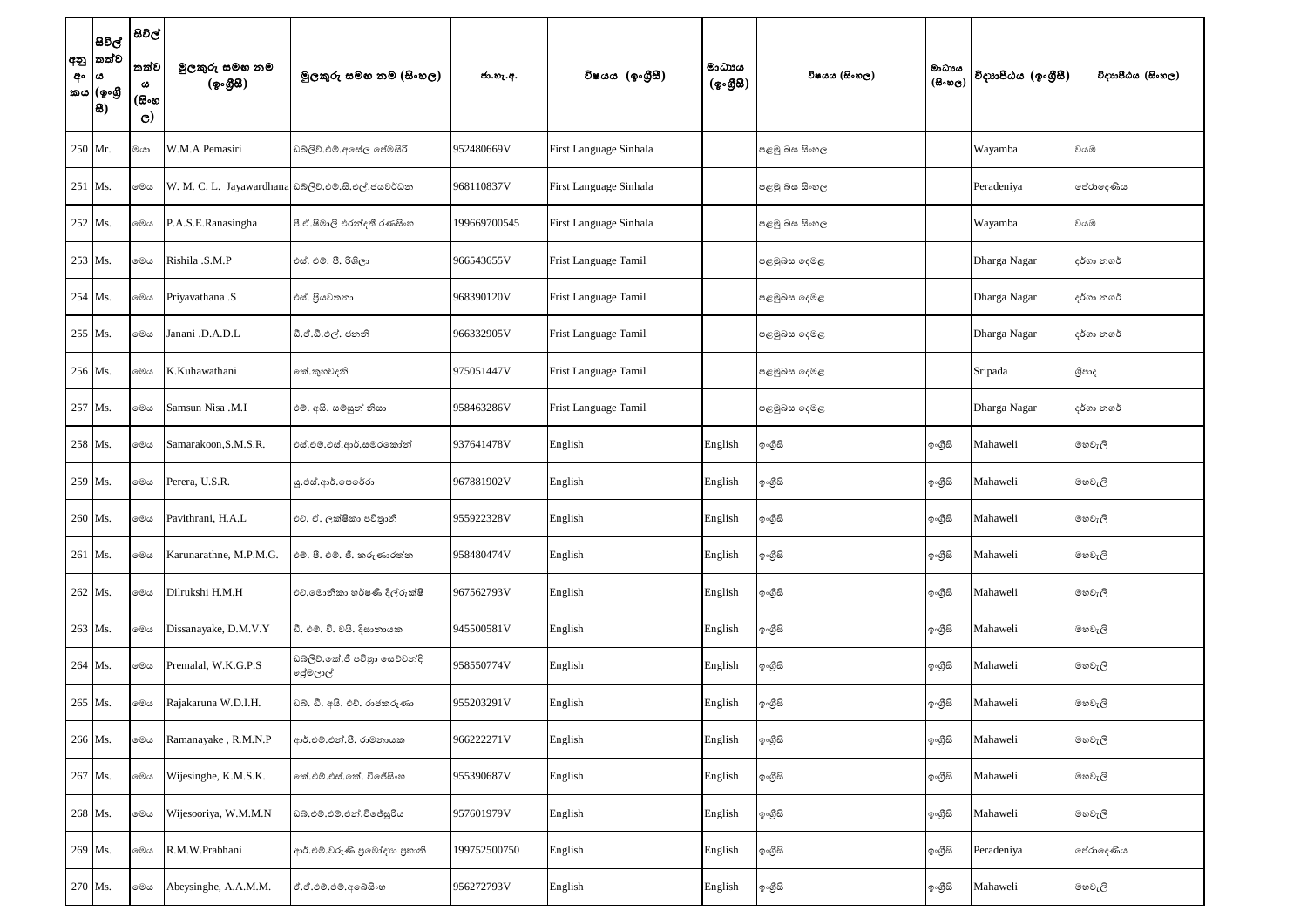| අං | සිවිල්<br> අනු  තත්ව<br>ය<br> කය (ඉංගීු<br> 8) | සිවිල්<br>තත්ව<br>ය<br>(සිංහ<br>$\mathbf{C}$ | මුලකුරු සමහ නම<br>(ඉංගුිසි)                      | මූලකුරු සමහ නම (සිංහල)                  | ජා.හැ.අ.     | විෂයය (ඉංගීසී) | මාධායය<br>(ඉංගීසී) | විෂයය (සිංහල) | මාධාපය<br>$(B \circ \omega_C)$ | විදාහපීඨය (ඉංගීසී) | විදාහපීඨය (සිංහල) |
|----|------------------------------------------------|----------------------------------------------|--------------------------------------------------|-----------------------------------------|--------------|----------------|--------------------|---------------|--------------------------------|--------------------|-------------------|
|    | 271 Ms.                                        | මෙය                                          | Poulraj, D.M.                                    | ඩි.එම්. පෝල්රාජ්                        | 965692541V   | English        | English            | ඉ∘ගුිසි       | ඉංගීසි                         | Mahaweli           | මහවැලි            |
|    | 272 Ms.                                        | මෙය                                          | J.M.N.H. Jayasinga                               | ලජ්.එම්.එන්.එච්.ජයසි∘හ                  | 966892978V   | English        | English            | ඉ∘ගුිසි       | ඉංගුිසි                        | Peradeniya         | පේරාදෙණිය         |
|    | 273 Mr.                                        | ගය                                           | Perera, B.D.M.                                   | බී. දිල්ෂාන් මධුසංක පෙරේරා              | 942781334V   | English        | English            | ේශයේ          | ඉංගීසි                         | Mahaweli           | මහවැලි            |
|    | $274$ Ms.                                      | මෙය                                          | Isra R.F.                                        | ආර්.එෆ්.ඉස්රා.                          | 967852945V   | English        | English            | ඉ∘ගුිසි       | ඉංගුිසි                        | Mahaweli           | මහවැලි            |
|    | 275 Ms.                                        | මෙය                                          | Madubashini Hamy S.M.S                           | එස්.එම්.එස් සෙව්වන්දි මධුහාෂිණි<br>හාමි | 957230873V   | English        | English            | ඉ∘ගුිසි       | ඉංගීසි                         | Mahaweli           | මහවැලි            |
|    | 276 Ms.                                        | මෙය                                          | Madushani, R.A.N.                                | ආර්.ඒ.එන්.මධුෂානි                       | 967022454V   | English        | English            | ඉ∘ගුිසි       | ඉංගීසි                         | Mahaweli           | මහවැලි            |
|    | 277 Ms.                                        | මෙය                                          | G.P.T.N Basnayaka                                | ජී.පී.ටී.එන්. බස්තායක                   | 199576303706 | English        | English            | ඉ∘ගුිසි       | ඉංගීසි                         | Peradeniya         | පේරාදෙණිය         |
|    | 278 Ms.                                        | මෙය                                          | Croos, S.M.                                      | ශානිකා මධුෂානි කෲස්                     | 946172685V   | English        | English            | ඉ∘ගුිසි       | ඉංගීසි                         | Mahaweli           | මහවැලි            |
|    | 279 Ms.                                        | මෙය                                          | Jayasinghe Arachchige T. Roe. ඒ. ටෙස්මින් රුවනි. |                                         | 966842393V   | English        | English            | ඉ∘ගුිසි       | ඉංගීසි                         | Mahaweli           | මහවැලි            |
|    | 280 Ms.                                        | මෙය                                          | Jayasinghe.J.M.N.                                | ලේ.එම්.නිර්මාලි ජයසි∘හ                  | 956311284V   | English        | English            | ඉ∘ගුිසි       | ඉංගීසි                         | Mahaweli           | මහවැලි            |
|    | 281 Ms.                                        | මෙය                                          | Kathoon M.N.N                                    | එම්.එන්.එන්.බාතූන්                      | 966913045V   | English        | English            | ඉංගීසි        | ඉංගීසි                         | Mahaweli           | මහවැලි            |
|    | 282 Ms.                                        | මෙය                                          | Nisla Nasrin, J.                                 | ජේ.නිස්ලා නස්රින්                       | 946803006V   | English        | English            | ඉ∘ගුිසි       | ඉංගීසි                         | Mahaweli           | මහවැලි            |
|    | 283 Ms.                                        | මෙය                                          | Sathsarangi, E.M.S.                              | ඊ.එම්.එස්.සත්සරංගි                      | 958302746V   | English        | English            | ඉංගීසි        | ඉංගීසි                         | Mahaweli           | මහවැලි            |
|    | 284 Ms.                                        | මෙය                                          | Weerasinghe W.D.M.N.                             | ඩබ්ලිව්.ඩී.එම්.එන්.වීරසිංහ              | 955750241V   | English        | English            | ඉ∘ගුිසි       | ඉංගීසි                         | Mahaweli           | මහවැලි            |
|    | 285 Ms.                                        | මෙය                                          | Wijesinghe, W. A. D. P.                          | ඩබ්ලිව්. ඒ. ඩී. පී විජේසිංහ             | 966062673V   | English        | English            | ඉ∘ගුිසි       | ඉංගීසි                         | Mahaweli           | මහවැලි            |
|    | 286 Ms.                                        | මෙය                                          | Fernando, W.M.A.N                                | ඩබ්ලිව්.එම්.ඒ.එන්.පුනාන්දු              | 968190261V   | English        | English            | ඉංගීසි        | ඉංගුිසි                        | Mahaweli           | මහවැලි            |
|    | 287 Ms.                                        | මෙය                                          | Hasanas, M.F                                     | එම්.එෆ්.හසානාස්                         | 965962832V   | English        | English            | ඉ∘ගුිසි       | ඉංගීසි                         | Mahaweli           | මහවැලි            |
|    | 288 Ms.                                        | මෙය                                          | Bandara, H.M.I.S                                 | එච්.ඵම්.ඉමායා සිතුමිණි බණ්ඩාර           | 955610156V   | English        | English            | ඉ∘ගුිසි       | ඉ∘ගීුසි                        | Mahaweli           | මහවැලි            |
|    | 289 Ms.                                        | මෙය                                          | Bandara, H.M.S.R.                                | එච්.එම්.එස්.ආර්. බණ්ඩාර                 | 958531060V   | English        | English            | ඉංගීසි        | ඉංගීසි                         | Mahaweli           | මහවැලි            |
|    | 290 Ms.                                        | මෙය                                          | Dambagolla, T.D.M.S.                             | ටී.ඩී.එම්.එස්.දඹගොල්ල                   | 966321148V   | English        | English            | ඉ∘ගුිසි       | ඉංගීසි                         | Mahaweli           | මහවැලි            |
|    | 291 Ms.                                        | $\circ\circ\circ$                            | Fernando W.N.S                                   | ඩබ්ලිව්. එන්. එස්.පුනාන්දු              | 966601868V   | English        | English            | ඉ∘ගීුසි       | ඉංගීසි                         | Mahaweli           | මහවැලි            |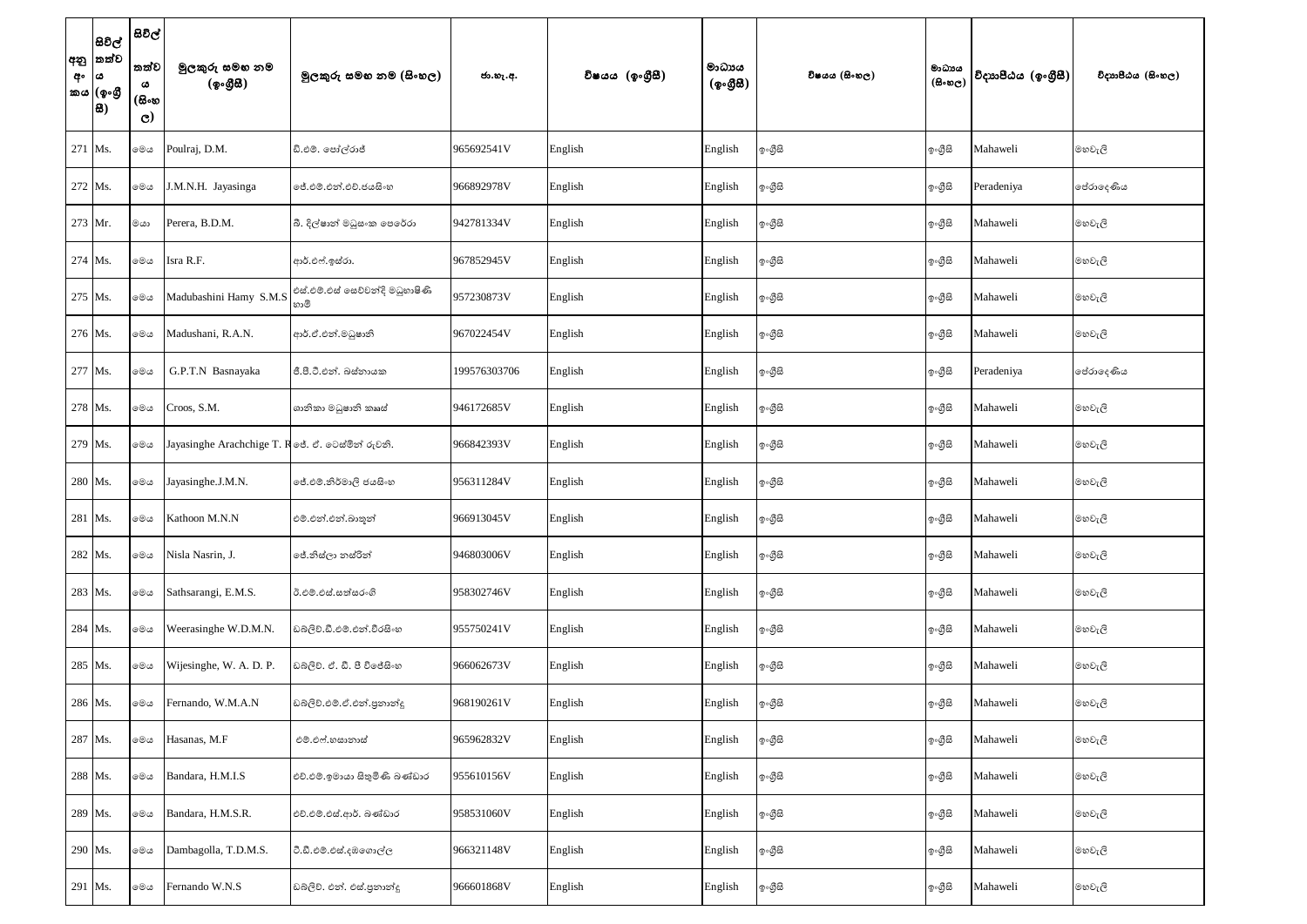| අං | සිවිල්<br> අනු  තත්ව<br> ය<br> කය (ඉංගී<br> සි) | සිවිල්<br>තත්ව<br>ය<br>(සිංහ<br>$\mathbf{C}$ | මුලකුරු සමහ නම<br>(ඉංගුිසි) | මූලකුරු සමහ නම (සිංහල)               | ජා.හැ.අ.   | විෂයය (ඉංගීසී)          | මාධාපය<br>(ඉංගුිසි) | විෂයය (සිංහල) | මාධායය<br>$(B \circ \mathfrak{v}_C)$ | විදාහපීඨය (ඉංගුීසී) | විදාහපීඨය (සිංහල) |
|----|-------------------------------------------------|----------------------------------------------|-----------------------------|--------------------------------------|------------|-------------------------|---------------------|---------------|--------------------------------------|---------------------|-------------------|
|    | 292 Ms.                                         | මෙය                                          | Rathnayaka, S.P.H.N.        | එස්.පී.එච්.එන්.රත්නායක.              | 966150408V | English                 | English             | ඉංගුිසි       | ඉංගීසි                               | Mahaweli            | මහවැලි            |
|    | 293 Ms.                                         | මෙය                                          | Kumaradasa B.M.H.G          | බී.එම්.එච්.ජී.කූමාරදාස               | 968460390V | English                 | English             | ඉංගීසි        | ඉංගීසි                               | Mahaweli            | මහවැලි            |
|    | 294 Ms.                                         | මෙය                                          | Reenaz, M.T                 | එම් ටී රිනාස්                        | 966422548V | English                 | English             | ඉංගීසි        | ඉංගීසි                               | Mahaweli            | මහවැලි            |
|    | 295 Ms.                                         | මෙය                                          | K.S.G.S.M.<br>Jayaweera     | කේ.එස්.ජී.එස්.එම්.ජයවීර              | 955313054V | English                 | English             | ඉංගුිසි       | ඉංගීසි                               | Peradeniya          | පේරාදෙණිය         |
|    | 296 Ms.                                         | මෙය                                          | Neeha, M.F.F.               | එම්.එෆ්.එෆ්. නීහා                    | 966170646V | English                 | English             | ඉංගීසි        | ඉංගීසි                               | Mahaweli            | මහවැලි            |
|    | 297 Ms.                                         | මෙය                                          | Fernando W.S.               | ඩබ්.එස්. පුනාන්දූ                    | 955973410V | English                 | English             | ඉංගීසි        | ඉංගීසි                               | Mahaweli            | මහවැලි            |
|    | 298 Ms.                                         | මෙය                                          | Deshapriya, K.D.A.I         | නේ.ඩී අසිනි ඉපුනිකා දේශපිය           | 957401678V | English                 | English             | ඉංගීසි        | ඉංගීසි                               | Mahaweli            | මහවැලි            |
|    | 299 Ms.                                         | මෙය                                          | E.M.S.C.P.Edirisinghe.      | ඊ.එම් සචිති චරිතා පවිතුානි එදිරිසිංහ | 955743245V | English                 | English             | ඉංගීසි        | ඉංගීසි                               | <b>PERADENIYA</b>   | පේරාදෙණිය         |
|    | 300 Ms.                                         | මෙය                                          | P.S.Y. Fernando             | පි.එස්.වයි.පුනාන්දු                  | 975073556V | Art                     | Sinhala             | චිනු          | සිංහල                                | Wayamba             | වයඹ               |
|    | 301 Mr.                                         | $\infty$                                     | Moonamale, J.H.M.S.M.       | ේ.එච්.එම්.එස්.එම්.මුණමලේ             | 952451472V | Art                     | Sinhala             | චිතු          | සි∘හල                                | Mahaweli            | මහවැලි            |
|    | 302 Ms.                                         | මෙය                                          | Jayasingha, K.V.H.T.        | ංක්.වී.එච්.ටී.ජයසිංහ                 | 957740910V | Art                     | Sinhala             | විතු          | සි∘හල                                | Mahaweli            | මහවැලි            |
|    | 303 Mr.                                         | $\circ\circ$                                 | Y.M.C.L.Weerarathna         | වයි.එම්.චාමර ලක්මාල් වීරරත්න         | 963212364V | Art                     | Sinhala             | විතු          | සි∘හල                                | Wayamba             | වයඹ               |
|    | 304 Mr.                                         | මයා                                          | H.P.D.S.Sanjeewa            | එච්.පී.ඩී.එස්.සංජීව                  | 962960774V | Art                     | Sinhala             | විතු          | සිංහල                                | Wayamba             | වයඹ               |
|    | 305 Ms.                                         | මෙය                                          | R.I.B.S.K.Irugalbandara     | ආර්.අයි.බී.එස්.කේ.ඉරුගල් බණ්ඩාර      | 945982799V | Art                     | Sinhala             | චිනු          | සි∘හල                                | Wayamba             | වයඹ               |
|    | 306 Ms.                                         | මෙය                                          | M.I.F.Afra                  | එම්. අයි.එෆ්.අෆ්රා                   | 967053317V | Art                     | Tamil               | විතු          | දෙමළ                                 | Jaffna              | යාපනය             |
|    | 307 Ms.                                         | මෙය                                          | M.Fathima Nisra             | එම්.බී.පාතිමා නිෂ්රා                 | 955712749V | Art                     | Tamil               | චිනු          | දෙමළ                                 | Jaffna              | යාපනය             |
|    | 308 Mr.                                         | $\circ\circ$                                 | M.M.M.Imjath                | එම්.එම්.එම්.ඉම්ජාත්                  | 963223064V | Art                     | Tamil               | චිතු          | දෙමළ                                 | Jaffna              | යාපනය             |
|    | 309 Ms.                                         | මෙය                                          | Priyadarshani N.A.G.        | එන්.ඒ.ජී.පිියදර්ශනී                  | 966601442V | <b>Oriental Dancing</b> | Sinhala             | පෙරදිග නර්තනය | සි∘හල                                | Mahaweli            | මහවැලි            |
|    | 310 Ms.                                         | මෙය                                          | H.M.S.C.Herath              | එච්.එම්.එස්.සි.හේරත්                 | 958111436V | <b>Oriental Dancing</b> | Sinhala             | පෙරදිග නර්තනය | සි∘හල                                | Wayamba             | වයඹ               |
|    | 311 Ms.                                         | මෙය                                          | J.K.S.Madumali              | ේ.කේ.එස්.මදුමාලි                     | 967571148V | <b>Oriental Dancing</b> | Sinhala             | පෙරදිග නර්තනය | සි∘හල                                | Wayamba             | වයඹ               |
|    | 312 Ms.                                         | $\circ\circ\circ$                            | H.T.S.N.Sewwandi            | එච්.ටී.සදිනි නිමේෂා සෙව්වන්දි        | 938244014V | <b>Oriental Dancing</b> | Sinhala             | පෙරදිග නර්තනය | සිංහල                                | Wayamba             | වයඹ               |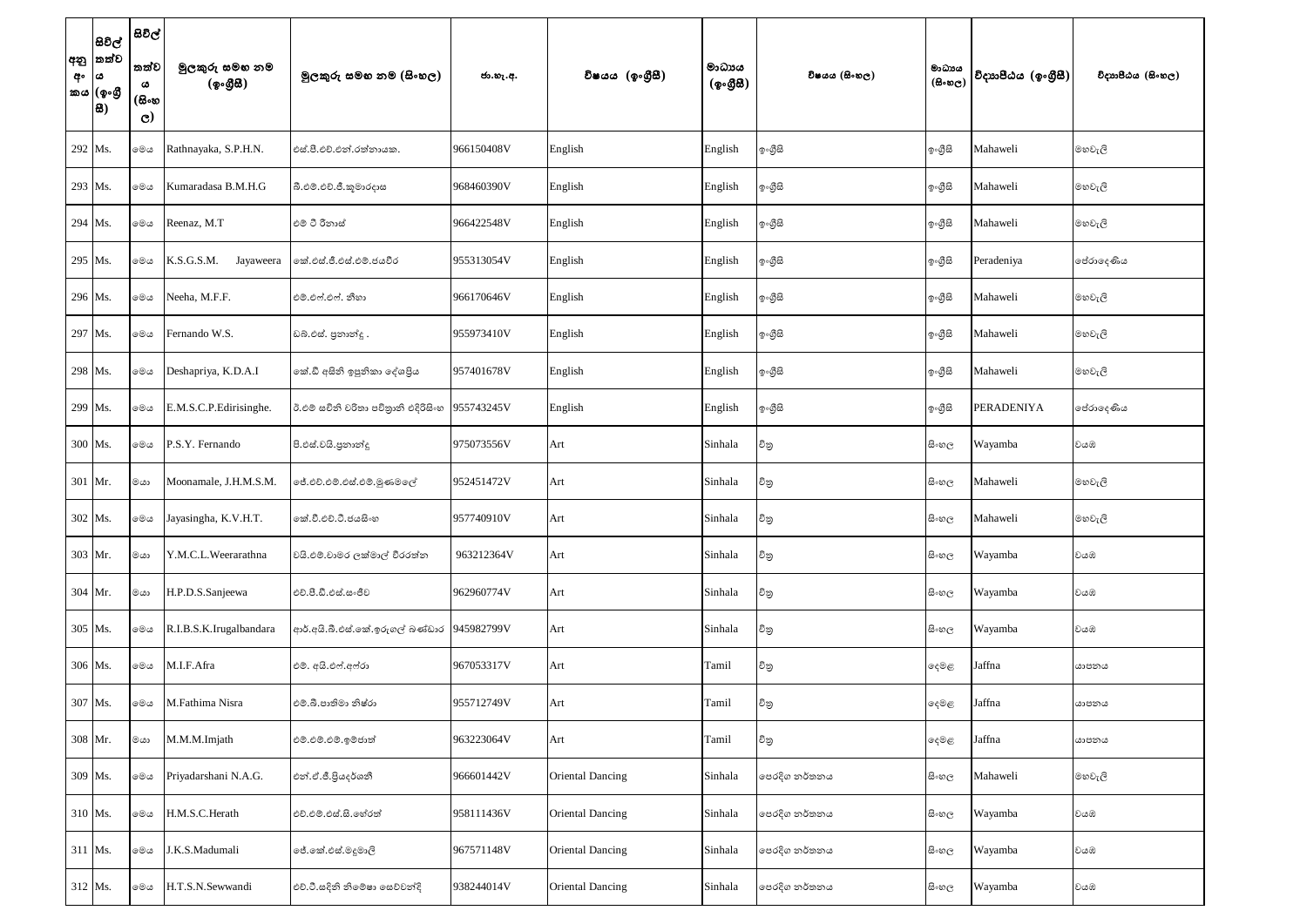| අං  ය     | සිවිල්<br> අනු  තත්ව<br>'කය (ඉංගුී<br> 8) | සිවිල්<br>තත්ව<br>ය<br>(සිංහ<br>$\mathbf{C}$ | මුලකුරු සමහ නම<br>(ඉංගුිසි) | මූලකුරු සමහ නම (සිංහල)           | ජා.හැ.අ.     | විෂයය (ඉංගීසී)            | මාධායය<br>(ඉංගීසී) | විෂයය (සිංහල)    | මාධාය<br>$(B \circ \omega_C)$ | විදාහපීඨය (ඉංගීසී) | විදාහපීඨය (සිංහල) |
|-----------|-------------------------------------------|----------------------------------------------|-----------------------------|----------------------------------|--------------|---------------------------|--------------------|------------------|-------------------------------|--------------------|-------------------|
|           | 313 Ms.                                   | මෙය                                          | R.M.G.L.Rathnayaka          | ආර්.එම්.ජී.එල්.රත්නායක           | 966290064V   | <b>Oriental Dancing</b>   | Sinhala            | පෙරදිග නර්තනය    | සි∘හල                         | Wayamba            | වයඹ               |
| $314$ Ms. |                                           | මෙය                                          | K.S.R.Perera                | ගක්.එස්.ආර්.පෙරේරා               | 966551895V   | <b>Oriental Dancing</b>   | Sinhala            | පෙරදිග නර්තනය    | සි∘හල                         | Wayamba            | වයඹ               |
|           | 315 Ms.                                   | මෙය                                          | W.P.I.S Thilakadasa         | ඩබ්.පී.අයි.එස්.තිලකදාස           | 968053221V   | <b>Oriental Dancing</b>   | Sinhala            | පෙරදිග නර්තනය    | සිංහල                         | Wayamba            | වයඹ               |
|           | 316 Ms.                                   | මෙය                                          | D.Priyanthika Dinumini      | ඩී.පියන්තිකා දිනුමිණි            | 966822678V   | <b>Bharatha Dance</b>     | Tamil              | නවූම් හරත        | දෙමළ                          | Sripada            | ශීපාද             |
|           | 317 Ms.                                   | මෙය                                          | M.H.Y.Premathilaka          | එම්.එච්.වයි. ජේමතිලක             | 199671102640 | <b>Oriental Music</b>     | Sinhala            | පෙරදිග සංගීතය    | සිංහල                         | Wayamba            | වයඹ               |
|           | 318 Ms.                                   | මෙය                                          | K.M Mangala                 | කේ.එම්.මංගලා                     | 957243002V   | <b>Oriental Music</b>     | Sinhala            | පෙරදිග සංගීතය    | සි∘හල                         | Wayamba            | වයඹ               |
|           | 319 Mr.                                   | ගය                                           | M.W.H.R.Srimal              | එම්.ඩබ්.එච්.ආර්.ශීමාල්           | 962531865V   | <b>Oriental Music</b>     | Sinhala            | පෙරදිග සංගීතය    | සි∘හල                         | Wayamba            | වයඹ               |
|           | 320 Ms.                                   | මෙය                                          | N.Niroshani                 | එන්.නිරෝෂනී                      | 967082864V   | <b>Carnatic Music</b>     | Tamil              | කර්ණාටක සංගීතය   | දෙමළ                          | Jaffna             | යාපනය             |
|           | 321 Mr.                                   | මයා                                          | Gunasekara, M.P.M.A.        | එම්.පී.එම්.ඒ.ගුණසේකර             | 199627201311 | Drama & Theatre           | Sinhala            | නාටා හා රංග කලාව | සි∘හල                         | Mahaweli           | මහවැලි            |
|           | 322 Ms.                                   | මෙය                                          | S.S. Wanigathunga           | එස්.එස්.වනිගතුංග                 | 966691182V   | Drama & Theatre           | Sinhala            | නාටා හා රංග කලාව | සි∘හල                         | Wayamba            | වයඹ               |
|           | 323 Mr.                                   | මයා                                          | Y.M.E.R. Rathnayaka         | වයි.එම්.එෂාත් රුමේෂ් රත්නායක     | 953411318V   | Drama & Theatre           | Sinhala            | නාටා හා රංග කලාව | සි∘හල                         | Wayamba            | වයඹ               |
|           | 324 Ms.                                   | මෙය                                          | H.P.K.G.P.N.M.Kithsiri      | එච්.පී.කේ.ජී.පී.එන්.එම්.කිත්සිරි | 956211727V   | Drama & Theatre           | Sinhala            | නාටා හා රංග කලාව | සිංහල                         | Wayamba            | වයඹ               |
|           | 325 Mr.                                   | ගය                                           | K.M.B.Prabudda              | කේ.එම්.බී.පුබුද්ධ                | 942504152V   | Drama & Theatre           | Sinhala            | නාටා හා රංග කලාව | සි∘හල                         | Wayamba            | වයඹ               |
|           | 326 Ms.                                   | මෙය                                          | H.M.S.Madushani             | එච්.එම්.සමුදිකා මදූෂාණි ලූහ්රත්  | 938082898V   | Drama & Theatre           | Sinhala            | නාටා හා රංග කලාව | සි∘හල                         | Wayamba            | වයඹ               |
|           | 327 Mr.                                   | මයා                                          | S.E.W Kodithuwakku          | එස්.ඊ.ඩබ්.කොඩිතුවක්කු            | 951370371V   | <b>Physical Education</b> | Sinhala            | ශාරීරික අධාහපනය  | සිංහල                         | Uva                | ඌව                |
|           | 328 Ms.                                   | මෙය                                          | W. I.S. Frenando            | ඩබ්ලිව්.අයි.එස්.පුනාන්දු         | 966543035V   | <b>Physical Education</b> | Sinhala            | ශාරීරික අධාහපනය  | සි∘හල                         | Uva                | ඌව                |
|           | 329 Ms.                                   | මෙය                                          | E.R.P. Thilakarathne        | ඊ.ආර්.පී.තිලකරත්න                | 967571296V   | <b>Physical Education</b> | Sinhala            | ශාරීරික අධාහපනය  | සි∘හල                         | Uva                | ඌව                |
|           | 330 Ms.                                   | මෙය                                          | U.D.A.H.S. Kumari           | ශු.ඩී.ඒ.එච්.එස් කුමාරි           | 966073101V   | <b>Physical Education</b> | Sinhala            | ශාරීරික අධාහපනය  | සි∘හල                         | Uva                | ඌව                |
|           | 331 Mr.                                   | මයා                                          | J.B.S.K Dias                | ජේ.බී.එස්.කේ ඩයස්                | 962902774V   | <b>Physical Education</b> | Sinhala            | ශාරීරික අධාහපනය  | සි∘හල                         | Ruhuna             | රුහුණ             |
|           | 332 Ms.                                   | මෙය                                          | A.A.H.P.Amarasingha         | ඒ.ඒ.එච්.පී.අමරසිංහ               | 955022564V   | <b>Physical Education</b> | Sinhala            | ශාරීරික අධාහපනය  | සිංහල                         | Uva                | ඌව                |
|           | 333 Ms.                                   | මෙය                                          | M.U Thulasmika              | එම්.යූ.තුලස්මිකා.                | 965552928V   | <b>Physical Education</b> | Sinhala            | ශාරීරික අධාහපනය  | සි∘හල                         | Ruhuna             | රුහුණ             |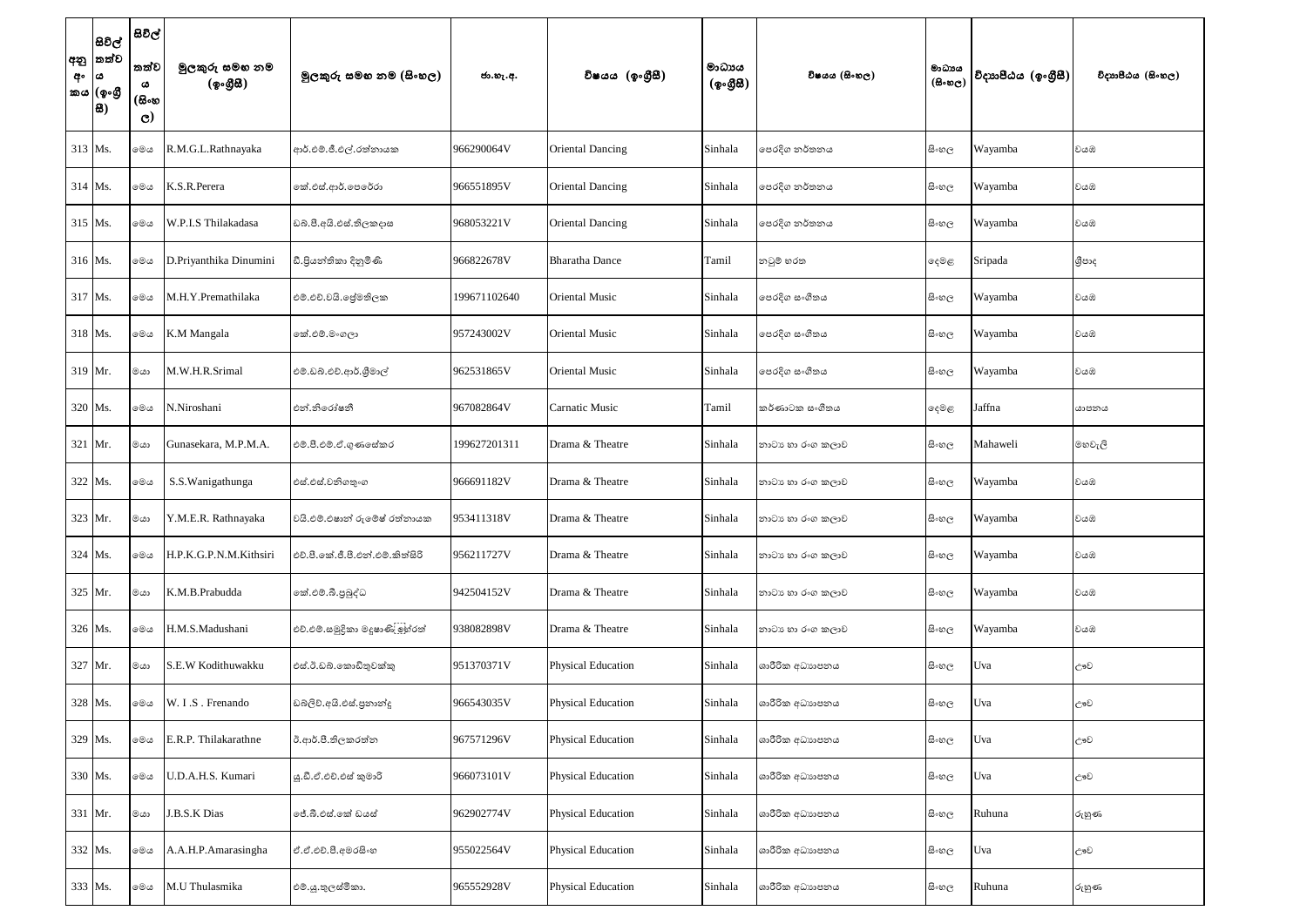| අං | සිවිල්<br> අනු  තත්ව<br> ය<br>'කය (ඉංගී<br> සි) | සිවිල්<br>තත්ව<br>ය<br>(සිංහ<br>$\mathbf{C}$ | මුලකුරු සමහ නම<br>(ඉංග <del>ී</del> සී) | මූලකුරු සමහ නම (සිංහල)     | ජා.හැ.අ.     | විෂයය (ඉංගීසී)            | මාධායය<br>(ඉංගුිසි) | විෂයය (සිංහල)     | මාධායය<br>$(B \circ \mathfrak{v}_C)$ | විදාහපීඨය (ඉංගීසී) | විදාහපීඨය (සිංහල) |
|----|-------------------------------------------------|----------------------------------------------|-----------------------------------------|----------------------------|--------------|---------------------------|---------------------|-------------------|--------------------------------------|--------------------|-------------------|
|    | 334 Ms.                                         | මෙය                                          | T.M.P.Maheshila                         | ටී.එම්.පි.මහේෂිලා          | 967031160V   | Physical Education        | Sinhala             | ශාරීරික අධාහපනය   | සි∘හල                                | Uva                | ඌව                |
|    | 335 Ms.                                         | මෙය                                          | P.G.A.D.Silva                           | පී.ජී.ඒ.ඩී සිල්වා.         | 968520717V   | Physical Education        | Sinhala             | ශාරීරික අධාහපනය   | සිංහල                                | Nilwala            | නිල්වලා           |
|    | 336 Ms.                                         | මෙය                                          | D.H.Kumarasinghe                        | ඩී.එච්.කුමරසිංහ            | 956171091V   | <b>Physical Education</b> | Sinhala             | ශාරීරික අධාහපනය   | සිංහල                                | Ruhuna             | රුහුණ             |
|    | 337 Ms.                                         | මෙය                                          | R.K.M. Dilshara                         | ආර්.කේ.එම්.දිල්ශාරා        | 966192801V   | <b>Physical Education</b> | Sinhala             | ශාරීරික අධාහපනය   | සි∘හල                                | Ruhuna             | රුහුණ             |
|    | 338 Ms.                                         | මෙය                                          | D.R.P.Fernando                          | ඩී.ආර් .පී.පුනාන්දු        | 199662503290 | Physical Education        | Sinhala             | ශාරීරික අධාහපනය   | සිංහල                                | Nilwala            | නිල්වලා           |
|    | 339 Ms.                                         | මෙය                                          | N.D.P.Samarasinghe                      | එන්.ඩී.පී.සමරසිංහ          | 958200919V   | Physical Education        | Sinhala             | ශාරීරික අධාහපනය   | සි∘හල                                | Uva                | ඌව                |
|    | 340 Ms.                                         | මෙය                                          | S.Fathima Farshana                      | එස්.ෆාතිමා ෆර්ෂානා         | 966711140V   | Physical Education        | Tamil               | ශාරීරික අධාහපනය   | දෙමළ                                 | Batticaloa         | මඩකලපුව           |
|    | 341 Mr.                                         | මයා                                          | M.A.M.Hijas                             | එම්ඒඑම් හිජාස්             | 970170804V   | <b>Physical Education</b> | Tamil               | ශාරීරික අධාහපනය   | ඈමළ                                  | Batticaloa         | මඩකලපුව           |
|    | $342$ Mr.                                       | මයා                                          | M.A.Hasny Mohamed                       | එම්.ඒ.හස්නි මොහොමඩ්        | 950831006V   | <b>Physical Education</b> | Tamil               | ශාරීරික අධාහපනය   | දෙමළ                                 | <b>Batticaloa</b>  | මඩකලපුව           |
|    | 343 Mr.                                         | මයා                                          | S.P.Naveen Smith                        | එස්.පී.නවීන් ස්මිත්        | 960081382V   | Physical Education        | Tamil               | ශාරීරික අධාහපනය   | දෙමළ                                 | Batticaloa         | මඩකලපුව           |
|    | 344 Ms.                                         | මෙය                                          | L.D Thennakoon                          | එල්.ඩී. තෙන්නකෝන්          | 968280678V   | Home Economics            | Sinhala             | ගෘහ ආර්ථික විදාහව | සිංහල                                | Ruhuna             | රුහුණ             |
|    | 345 Ms.                                         | මෙය                                          | G.M.N.S.Kumari                          | ජී.එම්.එන්.එස්.කුමාරි      | 958051980V   | Home Economics            | Sinhala             | ගෘහ ආර්ථික විදාහව | සි∘හල                                | Ruhuna             | රුහුණ             |
|    | 346 Ms.                                         | මෙය                                          | W.A.N.S.Weerakoon                       | ඩබ්.ඒ.එන්.එස්.වීරකෝන්      | 968402714V   | Home Economics            | Sinhala             | ගෘහ ආර්ථික විදාහව | සි∘හල                                | Ruhuna             | රුහුණ             |
|    | 347 Ms.                                         | මෙය                                          | B.G.W.M Jayaweera                       | බී.ජී.ඩබ්ලිව්.එම්.ජයවීර    | 967871516V   | Home Economics            | Sinhala             | ගෘහ ආර්ථික විදාහව | සි∘හල                                | Ruhuna             | රුහුණ             |
|    | 348 Ms.                                         | මෙය                                          | W.V.J.Jayawickrama                      | ඩබ්.වින්දාහ ජයරේණු ජයවිකුම | 965301305V   | Home Economics            | Sinhala             | ගෘහ ආර්ථික විදාහව | සිංහල                                | Ruhuna             | රුහුණ             |
|    | 349 Ms.                                         | මෙය                                          | J.M.C.P Jayasundara                     | ේ.එම්.සී.පී.ජයසූන්දර       | 958341490V   | Home Economics            | Sinhala             | ගෘහ ආර්ථික විදාහව | සි∘හල                                | Ruhuna             | රුහුණ             |
|    | 350 Ms.                                         | මෙය                                          | J.M.P.Madhushani                        | ්රී.එම්.පි.මධුශානි         | 956620937V   | Home Economics            | Sinhala             | ගෘහ ආර්ථික විදාහව | සි∘හල                                | Ruhuna             | රුහුණ             |
|    | 351 Ms.                                         | මෙය                                          | D.M.S.N.Rangika                         | ඩී.එම්.එස්.එන්. රංගිකා     | 965893113V   | Home Economics            | Sinhala             | ගෘහ ආර්ථික විදාහව | සි∘හල                                | Ruhuna             | රුහුණ             |
|    | 352 Ms.                                         | මෙය                                          | R.M.D.K.Rathnayaka                      | ආර්.එම්.ඩී.කේ.රත්නායක      | 958371756V   | Home Economics            | Sinhala             | ගෘහ ආර්ථික විදාහව | සි∘හල                                | Ruhuna             | රුහුණ             |
|    | 353 Ms.                                         | මෙය                                          | M.A.F.Asra                              | එම්.ඒ.එෆ්.අස්රා            | 967262773V   | Home Economics            | Tamil               | ගෘහ ආර්ථික විදාහව | දෙමළ                                 | Dharga Nagar       | දර්ගා නගර්        |
|    | 354 Ms.                                         | මෙය                                          | I.M.F.Sahnas                            | අයි.එම්.එෆ්.සහ්නාස්        | 966993685V   | Home Economics            | Tamil               | ගෘහ ආර්ථික විදාහව | දෙමළ                                 | Dharga Nagar       | දර්ගා නගර්        |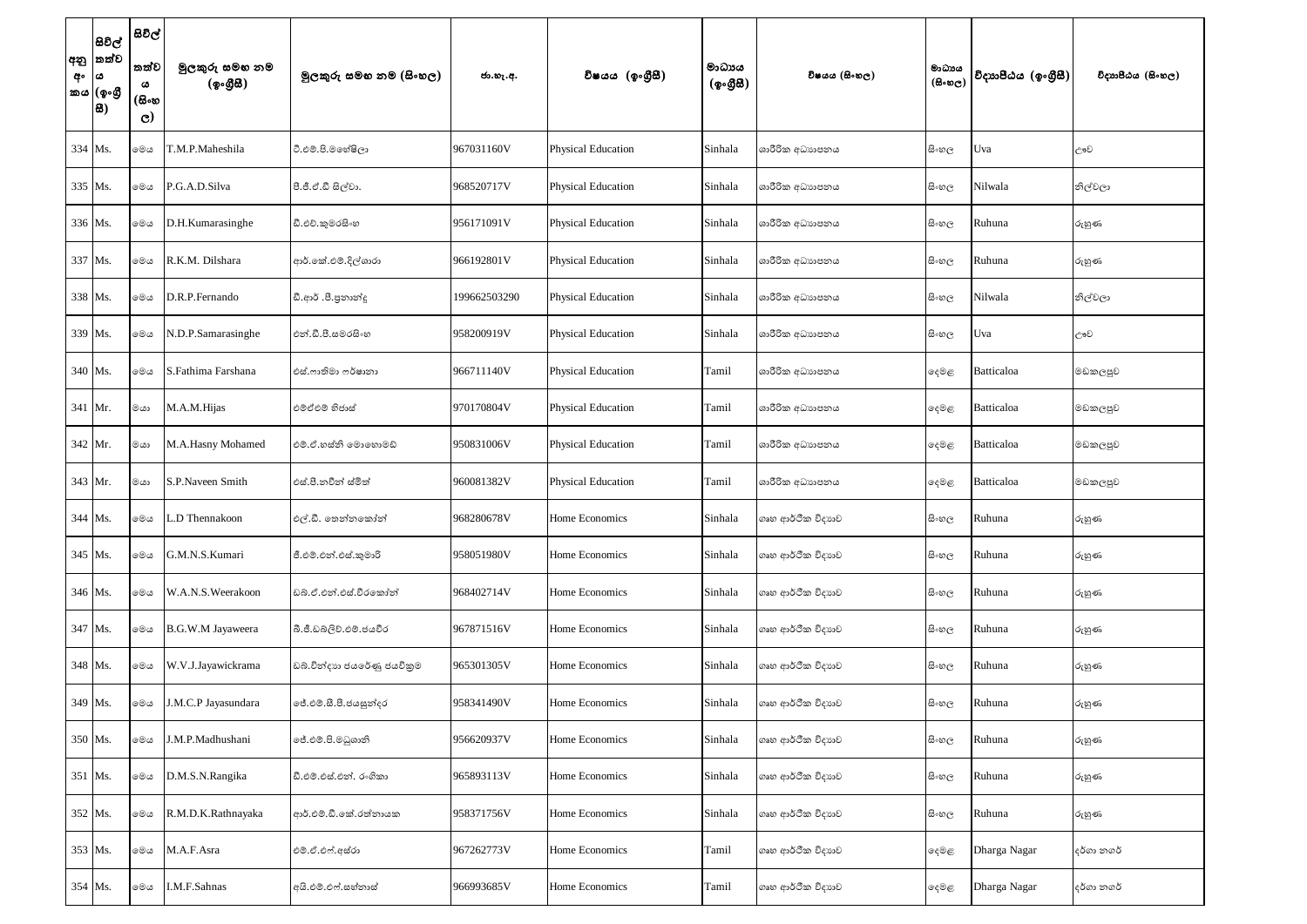| අං | සිවිල්<br> අනු  තත්ව<br>$\boldsymbol{\omega}$<br>කය (ඉංගී<br> 8) | සිවිල්<br>තත්ව<br>ය<br>(සිංහ<br>$\mathbf{C}$ | මුලකුරු සමහ නම<br>(ඉංගීසි) | මූලකුරු සමහ නම (සිංහල)                      | ජා.හැ.අ.     | විෂයය (ඉංගීසී)                                  | මාධායය<br>(ඉංගීසී) | විෂයය (සිංහල)                | මාධායය<br>$(B \circ \mathfrak{v}_C)$ | විදාහපීඨය $(\phi_0, \mathcal{B}\mathcal{B})$ | විදාහපීඨය (සිංහල) |
|----|------------------------------------------------------------------|----------------------------------------------|----------------------------|---------------------------------------------|--------------|-------------------------------------------------|--------------------|------------------------------|--------------------------------------|----------------------------------------------|-------------------|
|    | 355 Ms.                                                          | මෙය                                          | S.N.Madurapperuma.         | එස්.එන්.මදුරප්පෙරුම                         | 955740076V   | Agri & Food Technology                          | Sinhala            | කෘෂි හා ආහාර තාක්ෂණය         | සිංහල                                | Pulathisipura                                | පුලතිසිපුර        |
|    | 356 Ms.                                                          | මෙය                                          | H. P. Weerasinghe          | එච්.පි.වීරසිංහ                              | 199681004055 | Agri & Food Technology                          | Sinhala            | කෘෂි හා ආහාර තාක්ෂණය         | සිංහල                                | Pulathisipura                                | පුලතිසිපුර        |
|    | 357 Ms.                                                          | මෙය                                          | N.W.U.D.Amarasinghe        | එන්.ඩබ්.යූ.ඩී.අමරසිංහ                       | 965741534V   | Agri & Food Technology                          | Sinhala            | කෘෂි හා ආහාර තාක්ෂණය         | සිංහල                                | Pulathisipura                                | පුලතිසිපුර        |
|    | 358 Mr.                                                          | මයා                                          | W.H.D. Wickramasinghe      | ඩබ්ලිව්.එච්.ඩී.විකුමසිංහ                    | 962672302V   | Agri & Food Technology                          | Sinhala            | කෘෂි හා ආහාර තාක්ෂණය         | සිංහල                                | Pulathisipura                                | පුලතිසිපුර        |
|    | 359 Ms.                                                          | මෙය                                          | W.M.D.Fernando             | ඩබ්ලිව්.මනීෂා දිවාහංජලී පුනාන්දු            | 967150550V   | Agri & Food Technology                          | Sinhala            | කෘෂි හා ආහාර තාක්ෂණය         | සි∘හල                                | Pulathisipura                                | පුලතිසිපුර        |
|    | 360 Ms.                                                          | මෙය                                          | N.M.K.Gamage               | එන්.එම්.කේ.ගමගේ                             | 965603344V   | Agri & Food Technology                          | Sinhala            | කෘෂි හා ආහාර තාක්ෂණය         | සි∘හල                                | Pulathisipura                                | පුලතිසිපුර        |
|    | 361 Ms.                                                          | මෙය                                          | S.P.R.Chathurani           | එස්.පී.රජිතා චතුරානි                        | 975241742V   | Agri & Food Technology                          | Sinhala            | කෘෂි හා ආහාර තාක්ෂණය         | සි∘හල                                | Pulathisipura                                | පුලතිසිපුර        |
|    | 362 Ms.                                                          | මෙය                                          | G.H.G.T. Madushani         | ජී.එච්.ගයාති තීක්ෂණා මධුෂාණි                | 957240402V   | Agri & Food Technology                          | Sinhala            | කෘෂි හා ආහාර තාක්ෂණය         | සිංහල                                | Pulathisipura                                | පුලතිසිපුර        |
|    | 363 Ms.                                                          | මෙය                                          | U.A.M.Hemakumari           | යු.ඒ.එම්.හේමකුමාරි                          | 967833274V   | Agri & Food Technology                          | Sinhala            | කෘෂි හා ආහාර තාක්ෂණය         | සිංහල                                | Pulathisipura                                | පුලතිසිපුර        |
|    | 364 Ms.                                                          | මෙය                                          | A.G.D.S. Aluthgedara       | ඒ.ජී.ඩී.එස්.අලුත්ගෙදර                       | 199460401823 | Agri & Food Technology                          | Sinhala            | කෘෂි හා ආහාර තාක්ෂණය         | සි∘හල                                | Pulathisipura                                | පුලතිසිපුර        |
|    | 365 Ms.                                                          | මෙය                                          | K.M.M.P Konara             | කේ.එම්.එම්.පී.කෝණාර                         | 965420010V   | Agri & Food Technology                          | Sinhala            | කෘෂි හා ආහාර තාක්ෂණය         | සිංහල                                | Pulathisipura                                | පුලතිසිපුර        |
|    | 366 Ms.                                                          | මෙය                                          | M.S.Asfa                   | මොහොමඩ් සුවයිස් ඇස්ෆා                       | 968280651V   | Agri & Food Technology                          | Tamil              | කෘෂි හා ආහාර තාක්ෂණය         | දෙමළ                                 | Vavuniya                                     | වවුනියාව          |
|    | 367 Ms.                                                          | මෙය                                          | W.M.R.P.Weerakoon          | ඩබ්ලිව්.එම්.ආර්.පී.වීරකෝන්                  | 967330990V   | <b>Information Communication</b><br>Thechnology | English            | තොරතුරු හා සන්නිවේදන තාක්ෂණය | ඉංගීසි                               | Ruwanpura                                    | රුවන්පුර          |
|    | 368 Ms.                                                          | මෙය                                          | B.M.T.M.Basnayake          | බී.එම්.ටී.එම්. බස්නායක                      | 968012177V   | <b>Information Communication</b><br>Thechnology | English            | තොරතුරු හා සන්නිවේදන තාක්ෂණය | ඉ∘ගීසි                               | Maharagama                                   | මහරගම             |
|    | 369 Ms.                                                          | මෙය                                          | .G.N.C.Gamage              | එල්.ජී.එන්.සී.ගමගේ                          | 965993509V   | <b>Information Communication</b><br>Thechnology | English            | තොරතුරු හා සන්නිවේදන තාක්ෂණය | ඉංගීසි                               | Ruwanpura                                    | රුවන්පුර          |
|    | 370 Mr.                                                          | මයා                                          | P.M.K.Pathiraja            | පී. එම් කාංචන පතිරාජ                        | 962792375V   | <b>Information Communication</b><br>Thechnology | English            | තොරතුරු හා සන්නිවේදන තාක්ෂණය | ඉ∘ගුිසි                              | Pasdunrata                                   | පස්දුන්රට         |
|    | 371 Ms.                                                          | මෙය                                          | J.P.A.A.Amarathunga        | ේ.පී.ඒ.ඒ.අමරතුංග                            | 199685701788 | <b>Information Communication</b><br>Thechnology | English            | තොරතුරු හා සන්නිවේදන තාක්ෂණය | ඉංගීසි                               | Pasdunrata                                   | පස්දුන්රට         |
|    | 372 Mr.                                                          | මයා                                          | K.A.D.Sachin Ranidhu       | කේ.ඒ.ඩී.සචිත් රතිදූ                         | 960820592V   | <b>Information Communication</b><br>Thechnology | English            | තොරතුරු හා සන්නිවේදන තාක්ෂණය | ඉංගීසි                               | Ruwanpura                                    | රුවන්පුර          |
|    | 373 Ms.                                                          | මෙය                                          | Y.M.M.D.M.Thilakarathna    | වයි.එම්.මධුරංගනී දීප්තිකා නයෝමි<br>තිලකරත්න | 966730846V   | <b>Information Communication</b><br>Thechnology | English            | තොරතුරු හා සන්නිවේදන තාක්ෂණය | ඉංගුිසි                              | Maharagama                                   | මහරගම             |
|    | 374 Ms.                                                          | මෙය                                          | D.M.V.S. Jayasooriya       | ඩී.ඒම්. විහන්හා සඳමාලි ජයසූරිය              | 199659101014 | <b>Information Communication</b><br>Thechnology | English            | තොරතුරු හා සන්නිවේදන තාක්ෂණය | ඉංගීසි                               | Ruwanpura                                    | රුවන්පුර          |
|    | 375 Ms.                                                          | මෙය                                          | W.M.H.C. Wijesuriya        | ඩබ්ලිව්.එම්.හර්ෂණිකා චතුරාණි<br>විජේසූරිය   | 968122720V   | <b>Information Communication</b><br>Thechnology | English            | තොරතුරු හා සන්නිවේදන තාක්ෂණය | ඉංගුිසි                              | Ruwanpura                                    | රුවන්පුර          |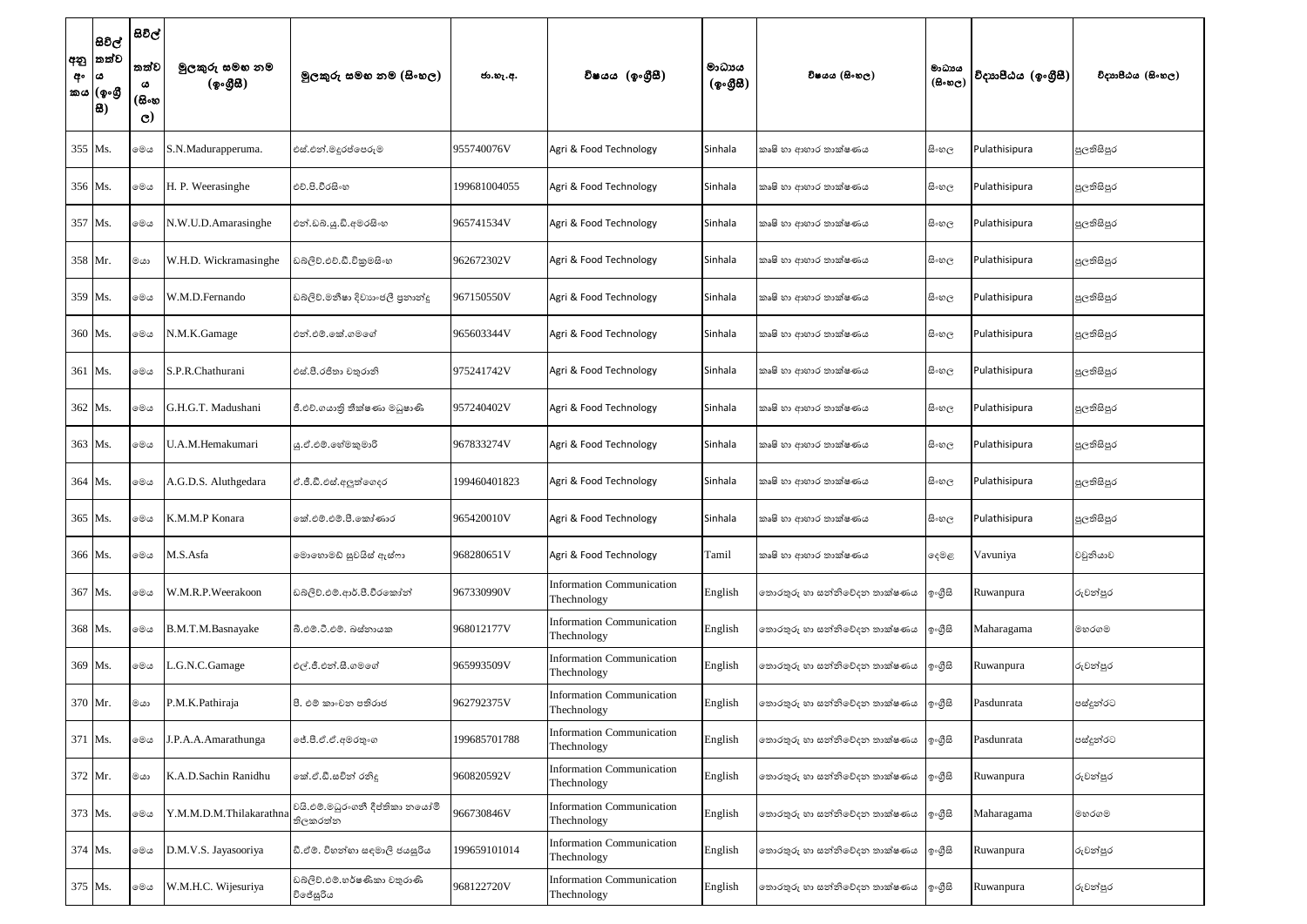| අ∘  ය | සිවිල්<br> අනු  තත්ව<br>කය (ඉංගී<br> සි) | සිවිල්<br>තත්ව<br>ω<br>(සිංහ<br>$\mathbf{C}$ | මුලකුරු සමහ නම<br>$(\mathcal{P} \circ \mathcal{B} \mathcal{B})$ | මූලකුරු සමහ නම (සිංහල)                        | ජා.හැ.අ.   | විෂයය (ඉංගීසී)                                  | මාධායය<br>(ඉංගීසී) | විෂයය (සිංහල)                | මාධායය<br>$(B \circ \mathfrak{v}_C)$ | විදාහපීඨය (ඉංගීසී) | විදාහපීඨය (සිංහල) |
|-------|------------------------------------------|----------------------------------------------|-----------------------------------------------------------------|-----------------------------------------------|------------|-------------------------------------------------|--------------------|------------------------------|--------------------------------------|--------------------|-------------------|
|       | 376 Ms.                                  | මෙය                                          | K.M.V.I. Karunarathna                                           | කේ.එම්.වී.අයි.කරුණාරත්න                       | 967754099V | <b>Information Communication</b><br>Thechnology | English            | තොරතුරු හා සන්නිවේදන තාක්ෂණය | ඉංගීසි                               | Ruwanpura          | රුවන්පුර          |
|       | 377 Mr.                                  | මයා                                          | R.M.S.D.Rathnayaka                                              | ආර්.එම්. සංජය දීපබන්දු රත්නායක                | 960572408V | <b>Information Communication</b><br>Thechnology | English            | නොරතුරු හා සන්නිවේදන තාක්ෂණය | ඉ∘ගුිසි                              | Ruwanpura          | රුවන්පුර          |
|       | 378 Ms.                                  | මෙය                                          | W.M.S.A.Abeyrathna                                              | ඩබලිව්. එම්. සුපූනි අංජලී අබේරත්න             | 967790648V | <b>Information Communication</b><br>Thechnology | English            | තොරතුරු හා සන්නිවේදන තාක්ෂණය | ඉංගීසි                               | Maharagama         | මහරගම             |
|       | 379 Mr.                                  | මයා                                          | M.M.M.Mohammed                                                  | එම්. එම්. මහීස් මොහොමඩ්                       | 962102352V | <b>Information Communication</b><br>Thechnology | English            | තොරතුරු හා සන්නිවේදන තාක්ෂණය | ඉංගීසි                               | Maharagama         | මහරගම             |
|       | 380 Mr.                                  | මයා                                          | R.I.B.S.D. Rathnayake                                           | ආර්.අයි.බී. සුරංග දිල්ෂාත් රත්තායක 962351751V |            | Information Communication<br>Thechnology        | English            | තොරතුරු හා සන්නිවේදන තාක්ෂණය | ඉංගීසි                               | Maharagama         | මහරගම             |
|       | 381 Mr.                                  | මයා                                          | M.M.S.M.N.Bmannapperu                                           | එම්.එම්.එස්.එම්.එන්.බී.මාන්නප්පෙරු            | 961060141V | <b>Information Communication</b><br>Thechnology | English            | තොරතුරු හා සන්නිවේදන තාක්ෂණය | ඉංගීසි                               | Maharagama         | මහරගම             |
|       | 382 Mr.                                  | මයා                                          | H.M.A.Jayaweera                                                 | එච්.එම්.ඒ.ජයවීර                               | 952103407V | Information Communication<br>Thechnology        | English            | නොරතුරු හා සන්නිවේදන තාක්ෂණය | ඉ∘ගීුසි                              | Maharagama         | මහරගම             |
|       | 383 Mr.                                  | මයා                                          | H.D.S.H.Wickramanayake  එච්.ඩී.එස්.එච්. විකුමනායක.              |                                               | 962880584V | <b>Information Communication</b><br>Thechnology | English            | තොරතුරු හා සන්නිවේදන තාක්ෂණය | ඉංගීසි                               | Maharagama         | මහරගම             |
|       | 384 Ms.                                  | මෙය                                          | A.M.A.P.Amarapathy                                              | ඒ.එම්.ඒ.පී. අමරපති                            | 936702031V | <b>Information Communication</b><br>Thechnology | English            | තොරතුරු හා සන්නිවේදන තාක්ෂණය | ඉංගීසි                               | Ruwanpura          | රුවන්පුර          |
|       | 385 Mr.                                  | මයා                                          | J.K.S.K Jayalath                                                | ජේ.කේ.එස්.කේ.ජයලත්                            | 922281068V | Information Communication<br>Thechnology        | English            | නොරතුරු හා සන්නිවේදන තාක්ෂණය | ඉ∘ගීසි                               | Ruwanpura          | රුවන්පුර          |
|       | 386 Ms.                                  | මෙය                                          | H.M.D.T.Dayarathna                                              | එච්.එම්.ඩී.ටී.දයාරත්න                         | 947991167V | <b>Information Communication</b><br>Thechnology | English            | නොරතුරු හා සන්නිවේදන තාක්ෂණය | ඉංගුිසි                              | Ruwanpura          | රුවන්පුර          |
|       | 387 Mr.                                  | මයා                                          | D.M.K.C.Dissanayake.                                            | ඩී. එම්. කේ. සී. දිසානායක                     | 952083830V | Information Communication<br>Thechnology        | English            | නොරතුරු හා සන්නිවේදන තාක්ෂණය | ඉංගීසි                               | Ruwanpura          | රුවන්පුර          |
|       | 388 Ms.                                  | මෙය                                          | Nifla, A.N.F                                                    | ඒ. එන්. එෆ්. නිෆ්ලා                           | 965741003V | Second Language Tamil                           |                    | දෙවනබස දෙමළ                  |                                      | Mahaweli           | මහවැලි            |
|       | 389 Ms.                                  | මෙය                                          | Afra, M.A.F                                                     | එම්.ඒ.එෆ්. අෆ්රා                              | 967492060V | Second Language Tamil                           |                    | දෙවනබස දෙමළ                  |                                      | Mahaweli           | මහවැලි            |
|       | 390 Ms.                                  | මෙය                                          | Afrah M.A.F                                                     | එම්. ඒ.එෆ් අෆ්රාහ්                            | 965960589V | Second Language Tamil                           |                    | දෙවනබස දෙමළ                  |                                      | Mahaweli           | මහවැලි            |
|       | 391 Ms.                                  | මෙය                                          | Aysha, M. P. F                                                  | එම්.පී.එෆ්.ආයිෂා                              | 966451475V | Second Language Tamil                           |                    | දෙවනබස දෙමළ                  |                                      | Mahaweli           | මහවැලි            |
|       | 392 Ms.                                  | මෙය                                          | Asra, M. A. F                                                   | එම්. ඒ. එෆ්. අස්රා                            | 968211722V | Second Language Tamil                           |                    | දෙවනබස දෙමළ                  |                                      | Mahaweli           | මහවැලි            |
|       | 393 Mr.                                  | මයා                                          | I.Bithushan                                                     | අයි.බිතුෂන්                                   | 961213088V | Second Language Tamil                           |                    | දෙවනබස දෙමළ                  |                                      | Vavuniya           | වවුනියාව          |
|       | 394 Ms.                                  | මෙය                                          | M.U.F.Jumana                                                    | එම්.ශූ.එෆ්.ජුමනා                              | 965852336V | Second Language Tamil                           |                    | දෙවනබස දෙමළ                  |                                      | Vavuniya           | වවුනියාව          |
|       | 395 Ms.                                  | මෙය                                          | M.S.F.Mukrima                                                   | එම්.එස්.ෆාතිමා මුකීමා                         | 957983120V | Second Language Tamil                           |                    | දෙවනබස දෙමළ                  |                                      | Vavuniya           | වවුනියාව          |
|       | 396 Ms.                                  | මෙය                                          | S.H.Sakoora                                                     | එස්.එච්.සකුරා                                 | 956381827V | Second Language Tamil                           |                    | දෙවනබස දෙමළ                  |                                      | Vavuniya           | වවුනියාව          |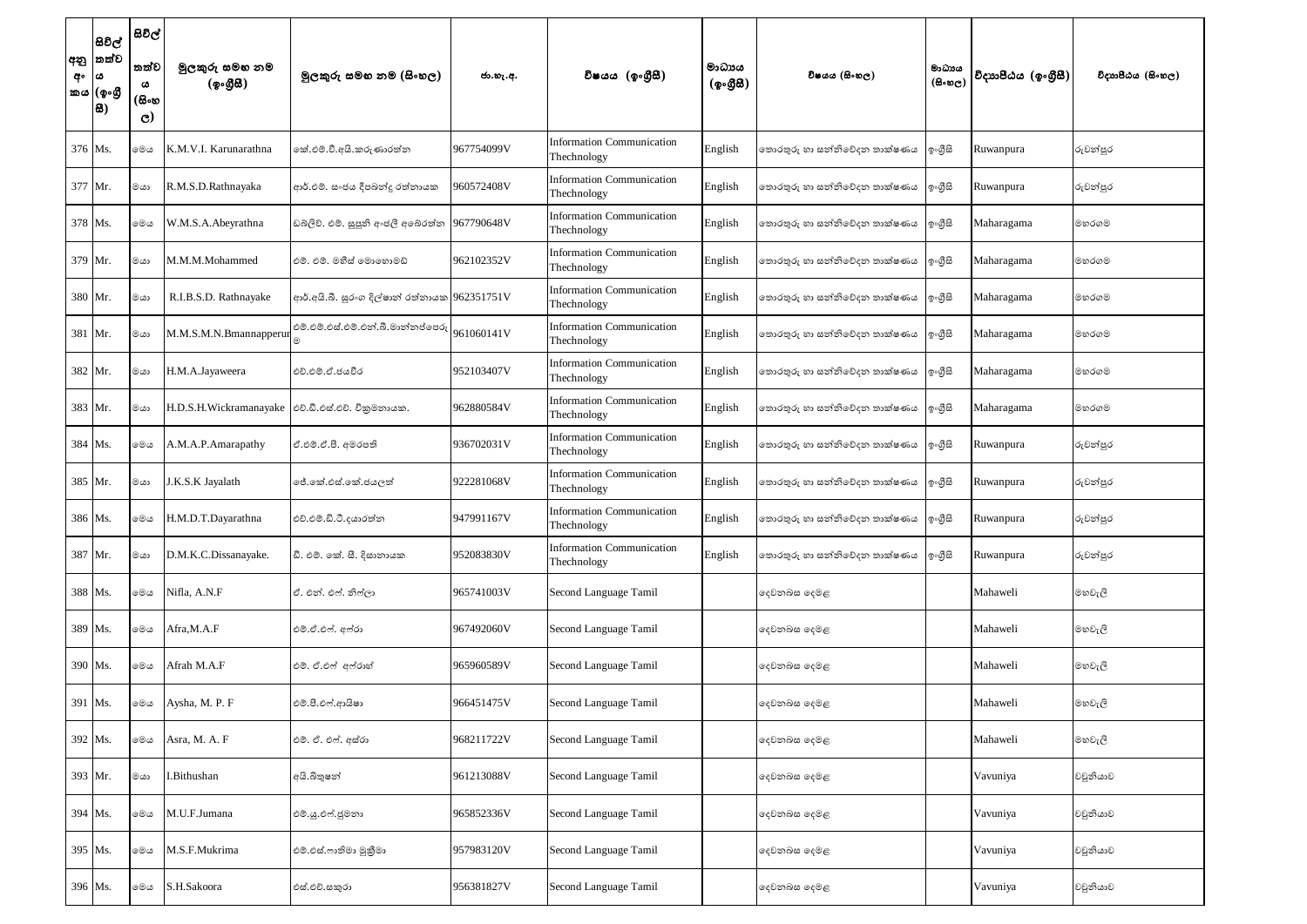| අං | සිවිල්<br> අනු  තත්ව<br>∣ ය<br>කය (ඉංගී<br> සි) | සිවිල් '<br>තත්ව<br>ය<br>(සිංහ<br>$\mathbf{C}$ | මුලකුරු සමහ නම<br>(ඉංගුිසි) | මූලකුරු සමහ නම (සිංහල)                      | ජා.හැ.අ.   | විෂයය (ඉංගීසී)          | මාධායය<br>(ඉංගීසී) | විෂයය (සිංහල) | මාධායය<br>$(B \circ \mathfrak{v}_C)$ | විදාහපීඨය (ඉංගීසී) | විදාහපීඨය (සිංහල) |
|----|-------------------------------------------------|------------------------------------------------|-----------------------------|---------------------------------------------|------------|-------------------------|--------------------|---------------|--------------------------------------|--------------------|-------------------|
|    | 397 Ms.                                         | මෙය                                            | A.Saraniya                  | ඒ.සරනියා                                    | 956800218V | Second Language Tamil   |                    | දෙවනබස දෙමළ   |                                      | Vavuniya           | වවුනියාව          |
|    | 398 Ms.                                         | මෙය                                            | Menike, J.M.S.J             | ජේ.එම්.සූජානි ජයලත් මැණිකේ                  | 966681055V | Second Language Sinhala |                    | දෙවනබස සිංහල  |                                      | Mahaweli           | මහවැලි            |
|    | 399 Ms.                                         | මෙය                                            | Weerasinghe, K.G.W.A.       | ංක්.ජී.ඩබ්ලිව්.ඒ.වීරසිංහ                    | 968621149V | Second Language Sinhala |                    | දෙවනබස සිංහල  |                                      | Mahaweli           | මහවැලි            |
|    | 400 Ms.                                         | මෙය                                            | R.D. Niroshani              | ආර්.ඩී. නිරෝෂනි                             | 966103302V | Second Language Sinhala |                    | දෙවනබස සිංහල  |                                      | Wayamba            | වයඹ               |
|    | 401 Ms.                                         | මෙය                                            | R.N. Kulathunga             | ආර්.එන්.කුලතුංග                             | 958002076V | Second Language Sinhala |                    | දෙවනබස සිංහල  |                                      | Wayamba            | වයඹ               |
|    | 402 Ms.                                         | මෙය                                            | K.M.A.S. Karunarathna       | කේ.එම්.ඒ.එස්.කරුණානායක                      | 965960210V | Second Language Sinhala |                    | දෙවනබස සිංහල  |                                      | Wayamba            | වයඹ               |
|    | 403 Ms.                                         | මෙය                                            | M.P. A. Nwimalarathna       | එම්.පී.අනුෂා නිමාලි විමලරත්න                | 926042874V | Second Language Sinhala |                    | දෙවනබස සිංහල  |                                      | Maharagama         | මහරගම             |
|    | 404 Ms.                                         | මෙය                                            | M.A.C.D. Kumari             | එම්.ඒ.සී.ඩී.කුමාරි                          | 955481534V | Second Language Sinhala |                    | දෙවනබස සිංහල  |                                      | Wayamba            | වයඹ               |
|    | 405 Ms.                                         | මෙය                                            | I.B.V.D.R. Irugalbandara    | අයි.බී.වී.දිලානි රුවත්තිකා<br>ඉරුගල්බන්ඩාර  | 956912814V | Second Language Sinhala |                    | දෙවනබස සිංහල  |                                      | Wayamba            | වයඹ               |
|    | 406 Ms.                                         | මෙය                                            | W.P.N. Subhashini           | ඩබලිව්.පී.එන්.සූහාෂිනී                      | 965661662V | Second Language Sinhala |                    | දෙවනබස සිංහල  |                                      | Wayamba            | වයඹ               |
|    | 407 Ms.                                         | මෙය                                            | I.M.M. Wijebandara          | අයි.එම්.මහේසිකා විජේබණ්ඩාර                  | 966021187V | Second Language Sinhala |                    | දෙවනබස සිංහල  |                                      | Wayamba            | වයඹ               |
|    | 408 Ms.                                         | මෙය                                            | K.K. Dhunusha               | කේ.කේ.ධනුෂා                                 | 968460307V | Second Language Sinhala |                    | දෙවනබස සිංහල  |                                      | Wayamba            | වයඹ               |
|    | 409 Ms.                                         | මෙය                                            | M.D. A. L. Amarasinge       | එම්.ඩී.අරෝෂා ලක්ෂාණි අමරසිංහ                | 966710870V | Second Language Sinhala |                    | දෙවනබස සිංහල  |                                      | Maharagama         | මහරගම             |
|    | 410 Ms.                                         | මෙය                                            | J.A.W. Wayanthi             | ්රී.ඒ.ඩබ්ලිව්.වයන්ති                        | 946602884V | Second Language Sinhala |                    | දෙවනබස සිංහල  |                                      | Wayamba            | වයඹ               |
|    | 411 Ms.                                         | මෙය                                            | S.P.S.D. Sumanasinghe       | එස්.පී.එස්.ඩී.සුමනසිංහ                      | 965744169V | Second Language Sinhala |                    | දෙවනබස සිංහල  |                                      | Wayamba            | වයඹ               |
|    | 412 Ms.                                         | මෙය                                            | K.M.R.A.S.V. Karunarathn    | ගක්.එම්.ආර්.අංජලී සඳලි වින්දාහ<br>කරුණාරත්න | 975290042V | Second Language Sinhala |                    | දෙවනබස සිංහල  |                                      | Wayamba            | වයඹ               |
|    | 413 Ms.                                         | මෙය                                            | M.A.E. Nipunika             | එම්.ඒ.ඊ.නිපුනිකා                            | 956723086V | Second Language Sinhala |                    | දෙවනබස සිංහල  |                                      | Wayamba            | වයඹ               |
|    | 414 Ms.                                         | මෙය                                            | H.M.N.S. Abesinha           | එච්.එම්.එන්.එස්.අබේසිංහ                     | 946512761V | Second Language Sinhala |                    | දෙවනබස සිංහල  |                                      | Wayamba            | වයඹ               |
|    | 415 Ms.                                         | මෙය                                            | B.A.D.K.A. Dilrukshi        | බී.ඒ.ඩී.කේ.ඒ.දිල්රුක්ෂි                     | 965031693V | Second Language Sinhala |                    | දෙවනබස සිංහල  |                                      | Wayamba            | වයඹ               |
|    | $416$ Mr.                                       | ගය                                             | A.D.M. Randeniya            | ඒ.ඩී.එම්.රන්දෙණිය                           | 941382916V | Second Language Sinhala |                    | දෙවනබස සිංහල  |                                      | Wayamba            | වයඹ               |
|    | 417 Ms.                                         | මෙය                                            | R.S.W.M.G.C.A. Kumari       | ආර්.එස්.ඩ්බ්ලිව්.එම්.ජි.සි.ඒ.කුමාරි         | 955642945V | Second Language Sinhala |                    | දෙවනබස සිංහල  |                                      | Wayamba            | වයඹ               |